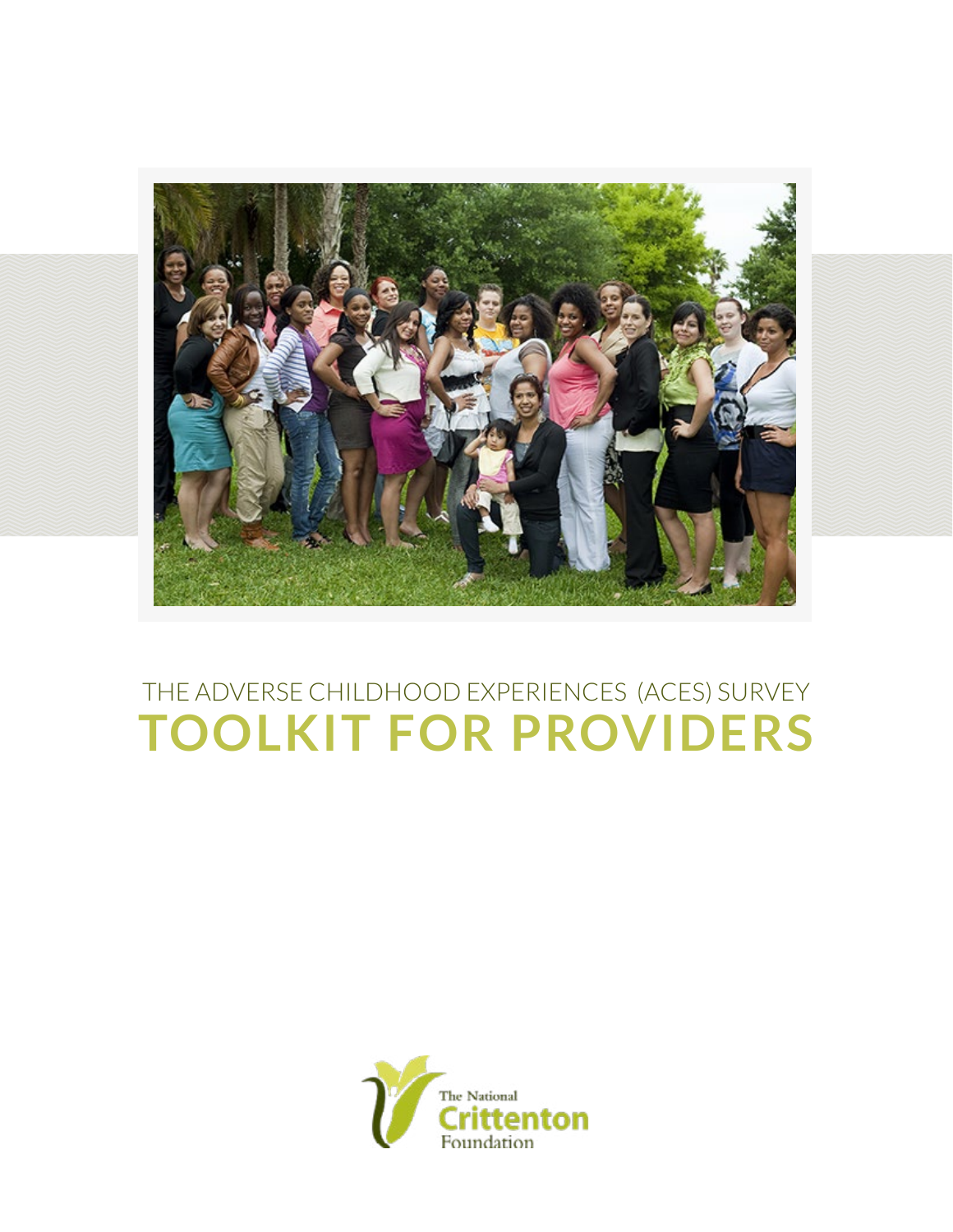# TABLE OF CONTENTS

| INTRODUCTION TO THE TOOLKIT                                            |    |
|------------------------------------------------------------------------|----|
| <b>ACE SURVEY ADMINISTRATION:</b><br><b>SAMPLE PROTOCOL</b>            |    |
| <b>TOP 20 TIPS FOR ADMINISTERING</b><br>THE ACE SURVEY IN YOUR AGENCY  | 16 |
| <b>CASE STUDIES OF CRITTENTON AGENCIES</b>                             | 22 |
| <b>TESTIMONIALS</b>                                                    | 28 |
| <b>KEY RESOURCES ON ADVERSE</b><br><b>CHILDHOOD EXPERIENCES (ACES)</b> | 32 |

*We'd like to thank ASCEND at the Aspen Institute for their partnership in making this toolkit possible*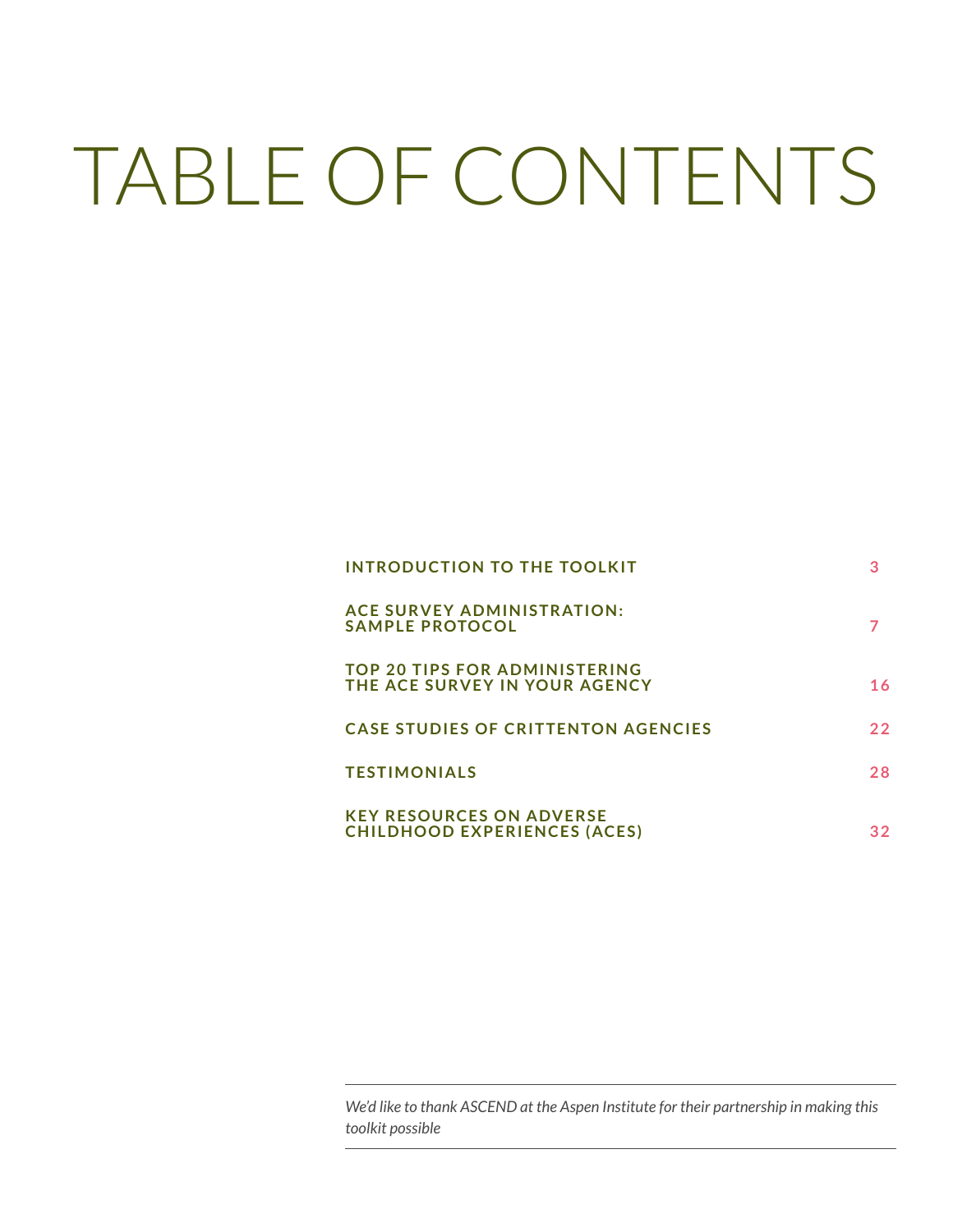## <span id="page-2-0"></span>**INTRODUCTION** TO THE TOOLKIT

## About The National Crittenton Foundation

Founded in 1883, The National Crittenton Foundation (TNCF) is the umbrella organization for the 26 members of the Crittenton family of agencies that provide services in 32 states and the District of Columbia. TNCF's mission is to advance the self-empowerment, health, economic security and civic engagement of girls and young women impacted by violence and adversity. TNCF leads Crittenton's national advocacy efforts, provides capacity building support to Crittenton agencies and operates a survivor directed social support and social capital building program called BOLD (Bridging Opportunity, Love and Determination). TNCF also co-directs the National Girls Initiative of the Office of Juvenile Justice and Delinquency Prevention.

## **THE CHALLENGES FOR GIRLS AND YOUNG WOMEN**

After more than a century, TNCF and its family of agencies continue to address many of the same challenges facing girls and young women that inspired its co-founders, Charles N. Crittenton and Dr. Kate Waller Barrett, into action in the late 1800's. This includes an ongoing focus on girls and young women who were:

- Struggling to leave forced "prostitution,"
- **O** Caught in violent marriages or relationships, and
- Single mothers and pregnant and parenting teens.

Unfortunately, not much has changed since TNCF was founded 132 years ago; the silent epidemic of violence against marginalized girls and young women rages on in this land of opportunity.

## **WHY ACES?**

TNCF believes that the ACE Survey is a valuable tool that harnesses the power of data to foster social change. ACE data can increase awareness about the breadth and impact of exposure to childhood adversity and the resulting complex trauma. Combined with brain research and the science of epigenetics, we now know more than ever the damage that traumatic and adverse childhood experiences can cause. TNCF shares the struggle that many face to define the depths of the challenges and the invisibility of marginalized girls and young women and believes that ACE brings these challenges to life through a simple ten item survey.

Thankfully, we also know about young women's capacity for healing and the power of resilience. We believe that the key to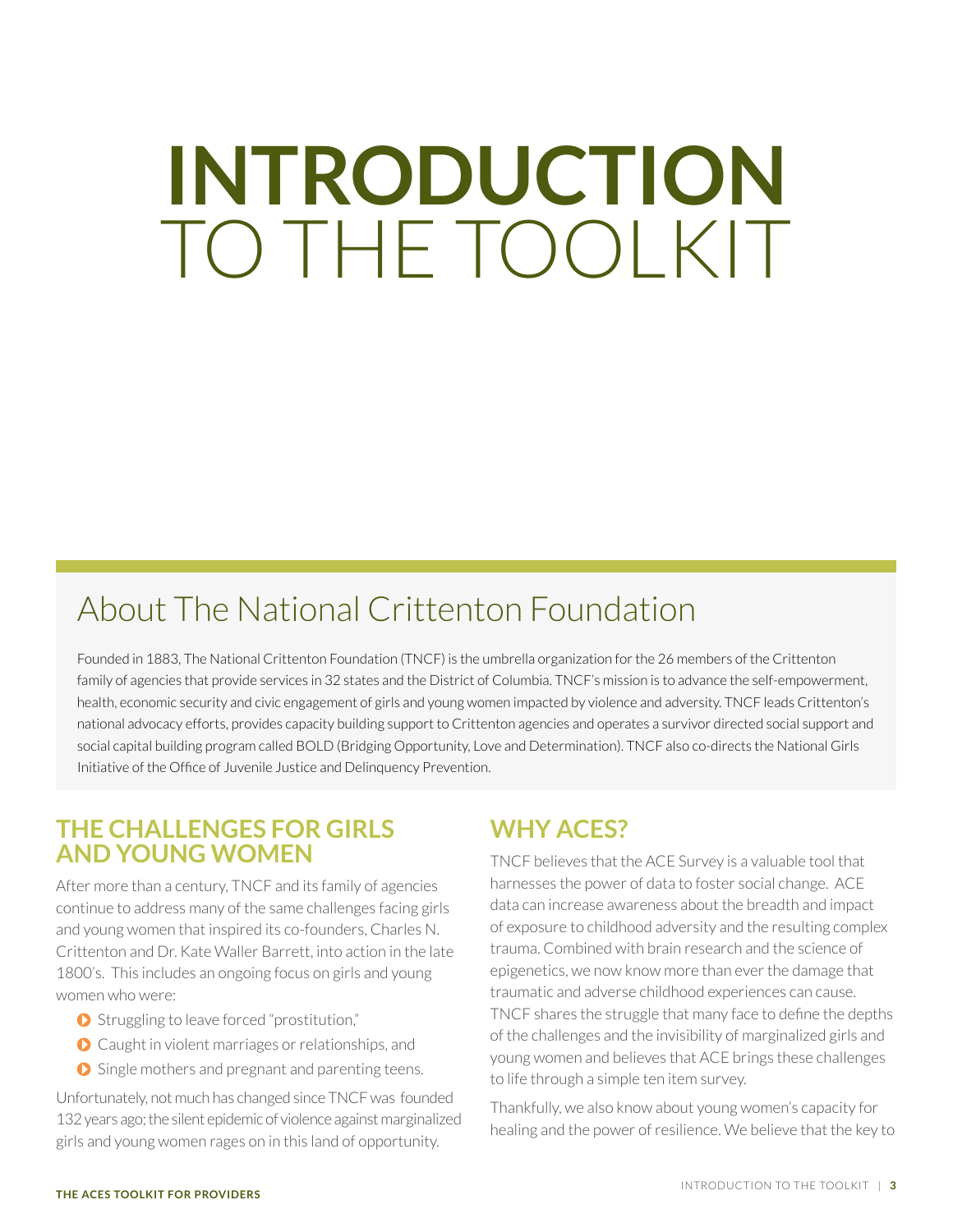accessing the resources needed to promote the potential of this very marginalized population is our ability to define them in terms that can be understood by a broad cross section of audiences – from family members, clinicians, the public, and policy makers, to the young women themselves. To this end, we share our experience with others, imperfect as it is, with the hope that it will encourage others to continue this journey with us.

### **2014 ADMINISTRATION OF THE ACE SURVEY: THE RELATIONSHIP TO WELL-BEING**

Since the 2012 survey, working closing with Crittenton agencies, we have fine-tuned our approach to the administration of ACE survey. We have a clear articulation of the reasons for administering the survey, a protocol to guide agency use of the ACEs (including staff training), and the basis for beginning to gather data on the relationship between

ACE scores and well-being domains. With the help of Dr. Roy Wade at the Children's Hospital of Philadelphia, a leading ACE researcher, we have had the opportunity in the current administration for agencies to enter the data directly into a centralized electronic database that does real time analysis to inform our work. Additionally, a subset of participating agencies administered questions in the well-being domains of connection, coping and stress. The well-being data allows TNCF to begin looking at the relationship between ACE scores and well-being indicators.

In our next phase of this work, we will further explore the specific interventions that help build social and emotional well-being, which can be powerful buffers against the impact of adverse childhood experiences. Additionally, we will develop an ACE-based youth informed survey through qualitative research with girls and young women in Crittenton agencies. TNCF and its family of agencies will then administer this new youth-informed survey, which will include a more comprehensive array of well-being domain questions.

## Background on the Crittenton ACE Survey

In 2012, TNCF coordinated a pilot to administer the Adverse Childhood Experiences Survey to more than 1,350 males and females who were receiving a diverse array of services and supports from 18 participating Crittenton agencies. Dr. Vincent Felitti, co-principal investigator of the original ACE Study, provided advice to us throughout this process.

The interest in using the ACE survey grew out of a frustration with agencies' inability to adequately convey to other service providers, funders, policy makers and others the depth of the complex trauma that many of the girls and young women in our agencies have experienced, particularly young mothers and their children. We were excited about the potential of the simple survey to tell us more about the childhood adversity and resulting trauma experienced by those young people supported by Crittenton agencies.

The results of the first administration of the ACE survey confirmed that the scores of the girls and young women we support are unusually high. In particular, TNCF found that:

- **O** 53% of all girls and 61% of the young mothers had ACE scores of 4 or more, as compared to 15% in the original ACE study;
- 82% of young mothers in residential treatment also had ACE scores of 4 or more; and
- **◆ 74% of the young mothers in the juvenile justice system had ACE scores of 4 or more.**

These findings reinforced what Crittenton agencies have known for many years: that unaddressed childhood trauma resulting from exposure to abuse, neglect and household dysfunction results in coping behaviors such as running away, violent behaviors, self harm, drug and alcohol abuse, etc. These behaviors drive many of the young people we support into the juvenile justice, child welfare, or mental health systems.

Seeing the results in such stark terms deepened our resolve to advocate for the use of gender and culturally responsive, traumainformed and developmentally appropriate services and supports young women need support to heal from trauma. It also underscored the absolute necessity for a two- or multi-generational approach to creating opportunities for young women to break the cycle of abuse, neglect, violence, poverty and oppression for their children.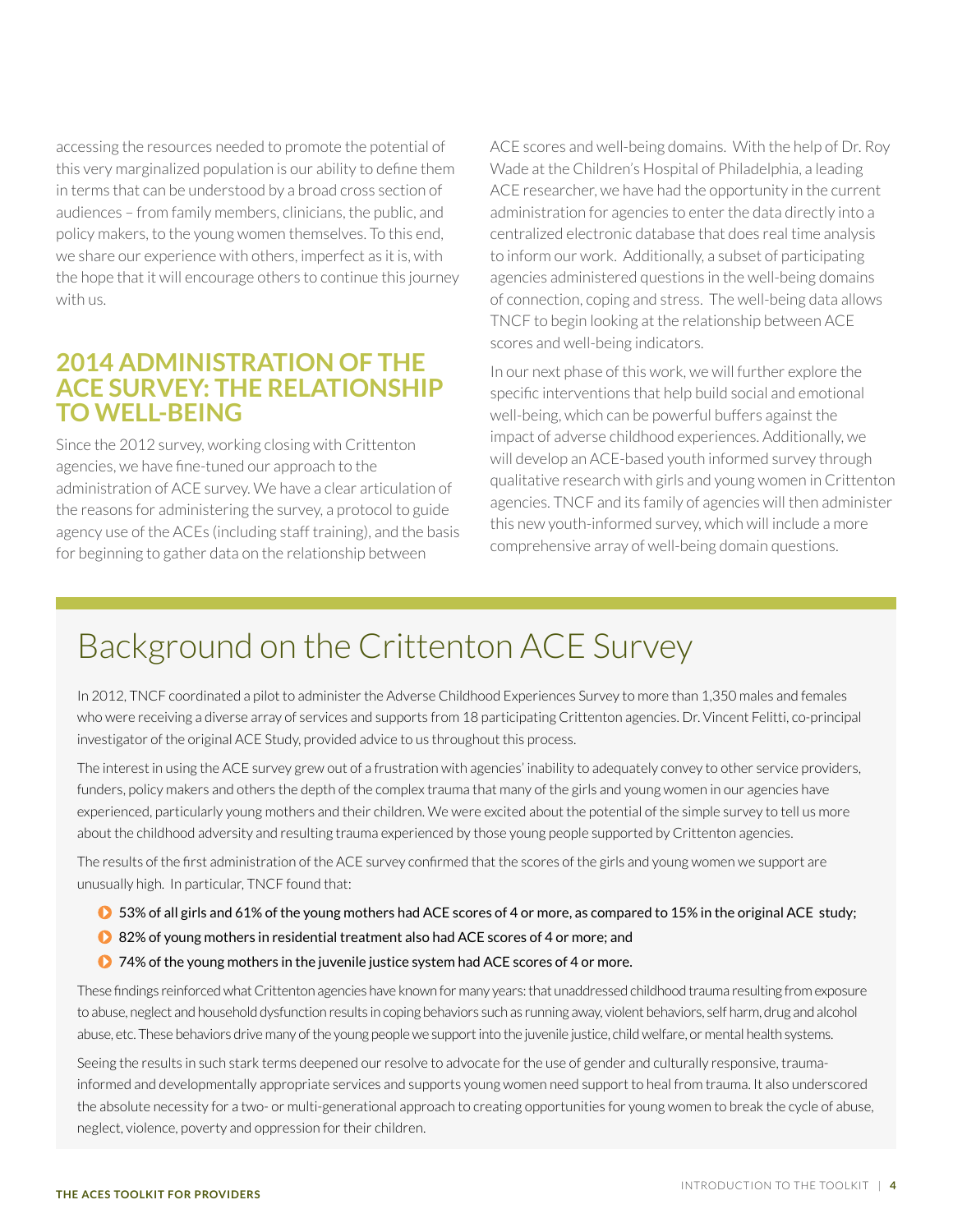### **IMPLICATIONS FOR A TWO-GENERATION APPROACH**

Parents' ACE scores do not have to become their children's ACE scores. Yet, we know that without support, parents with high ACEs scores tend to have children with equally poor scores. Our vision is that every parent who is struggling with complex trauma has the opportunity to heal and, by doing so, reduce the ACE scores for the next generation. This can only happen with treatment interventions that help young women shed light on their past adversities, better understand how their current behavior is connected to their childhood experiences, and learn how to respond to their challenges in a healthier way. Supporting young parents in their healing journey, while simultaneously helping their children get the best start

possible in life, presents the most powerful two-generation strategy possible to break intergenerational cycles of ACEs.

The Crittenton Family of Agencies encourages parents to take the ACE survey for their children as well as themselves. Being presented with the truth of how their adversities can be passed on to their children, young women become even more motivated to do the tough work it takes to heal from

their trauma. In this way, understanding the ACE score and trauma histories of the individuals with whom we work is not just an academic exercise. Rather, the ACE survey is a tool that works on multiple levels – with service recipients, communities, and systems – to promote services, programs and policies that support healing for parents so that their children can become a healthy and thriving part of the next generation.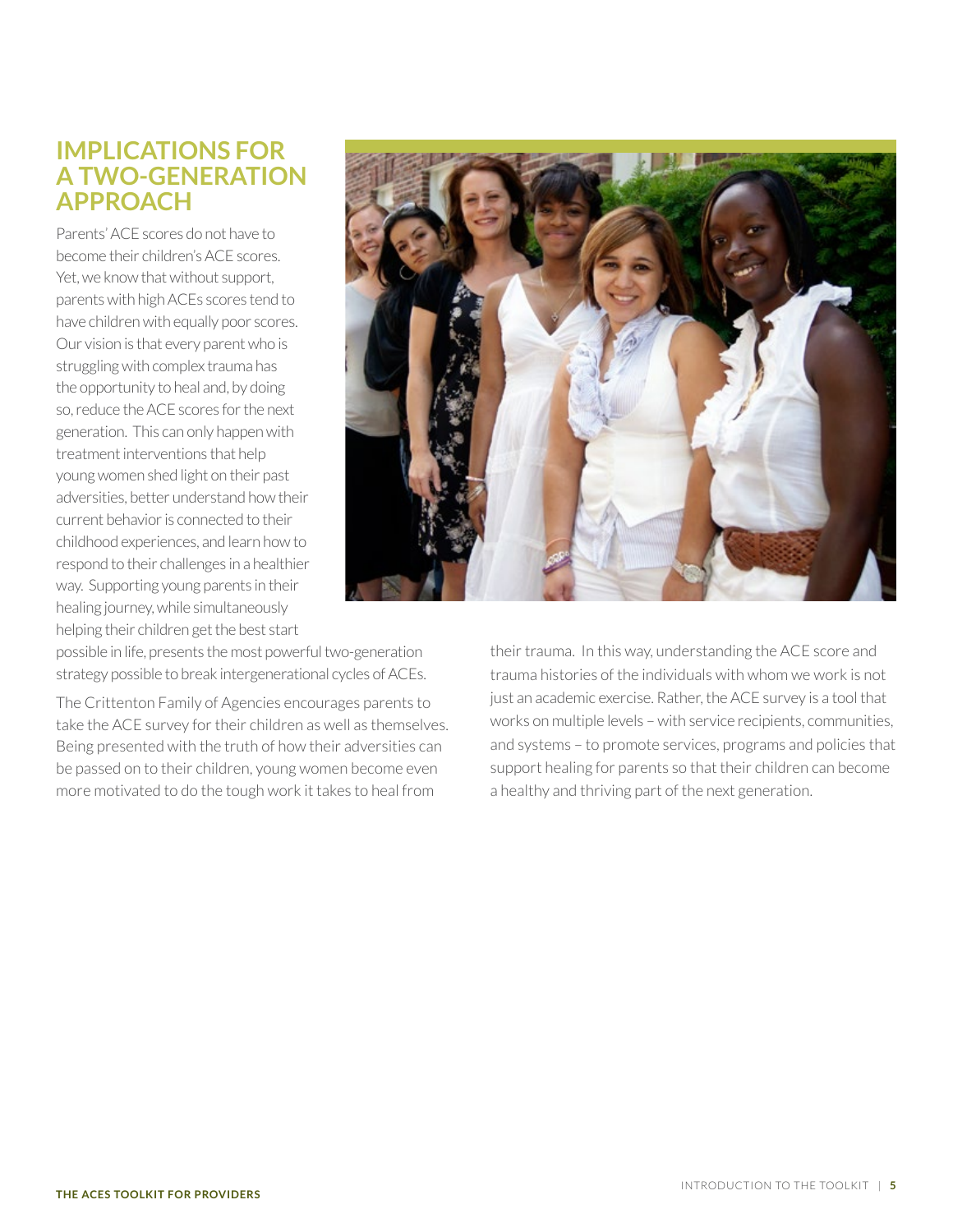## What's In The Toolkit?

We hope our ACE survey journey is instructive to a community of providers that wish to use the findings of the original ACE study to strengthen their work in the areas of direct services, community education and policy reform. From our experience the primary ways that the ACE survey can support agencies in effectively catalyzing individual, community and social change are:

- **1. To support screening, assessment, treatment and selfempowerment** – Administration of the ACE survey provides a snapshot of the extent of Adverse Childhood Experiences, which in turn can open the door to talk to individuals about their trauma histories and how they can reduce ACE scores for their children.
- **2. To further refine the interventions at the agency level**  ACE survey results can be instructive to agency staff as they customize treatment and service interventions. ACE findings are a complement to other tools being used to understand what is working for different populations with whom they work.
- **3. To educate the broader community**  There is a critical need across communities to educate diverse stakeholders (e.g., medical professionals, law enforcement, schools, public agencies, families) about ACEs, how trauma manifests itself in the behavior of individuals who have been exposed to ACEs, how systems can respond in a more compassionate way to individuals with trauma histories, and what can be done to help parents heal from trauma while also helping their children thrive.
- **4. To inform public policy** By collecting and sharing ACE data, providers can more effectively advocate for additional public and private resources and more compassionate system responses, including more effective public policies that address ACE and the childhood trauma that it triggers, support individuals in healing from trauma, and provide opportunities for them to expand the social and emotional capacity to effectively parent their children.

This toolkit includes the following documents developed as a result of our experience. While a focus on girls, young women and their families unites the Crittenton family of agencies, the vast majority of agencies also support boys and young men. To ensure their broadest possible use, we have modified the components of this tool kit included here using gender-neutral terminology, with the clear recognition that ACE and the resulting trauma are different in frequency, response and needed intervention for girls and boys. Tools include:

- **[TIP SHEET](#page-15-1) which provides practical advice for planning for and administering the ACE survey;**
- **[SAMPLE PROTOCOL](#page-6-1) that guided the use of the ACE survey by the Crittenton Family of Agencies;**
- **[CASE STUDIES](#page-21-1) of providers that have used the survey to promote healing, educate communities, and advocate for policy change;**
- **[TESTIMONIALS](#page-27-1) from women who have taken the ACE survey and share how it has contributed to their healing process; and**
- **[RESOURCE PAGE](#page-31-1) with helpful websites and articles on ACEs.**

We hope this toolkit will be helpful to your agency or organization as you work in your community, and we also hope you will share the results of your experiences with us. For additional information on the Crittenton experience with ACE or your thoughts going forward, contact Jessie Salu at [Jessie@](mailto:Jessie%40NationalCrittenton.org?subject=Re%3A%20ACE%20Toolkit%20for%20Providers) [NationalCrittenton.org](mailto:Jessie%40NationalCrittenton.org?subject=Re%3A%20ACE%20Toolkit%20for%20Providers). For a copy of the Crittenton ACE survey questionnaire, contact Samantha Lopez at [Samantha@](mailto:Samantha%40NationalCrittenton.org?subject=Request%20for%20copy%20of%20the%20Crittenton%20ACE%20survey%20questionnaire) [NationalCrittenton.org](mailto:Samantha%40NationalCrittenton.org?subject=Request%20for%20copy%20of%20the%20Crittenton%20ACE%20survey%20questionnaire).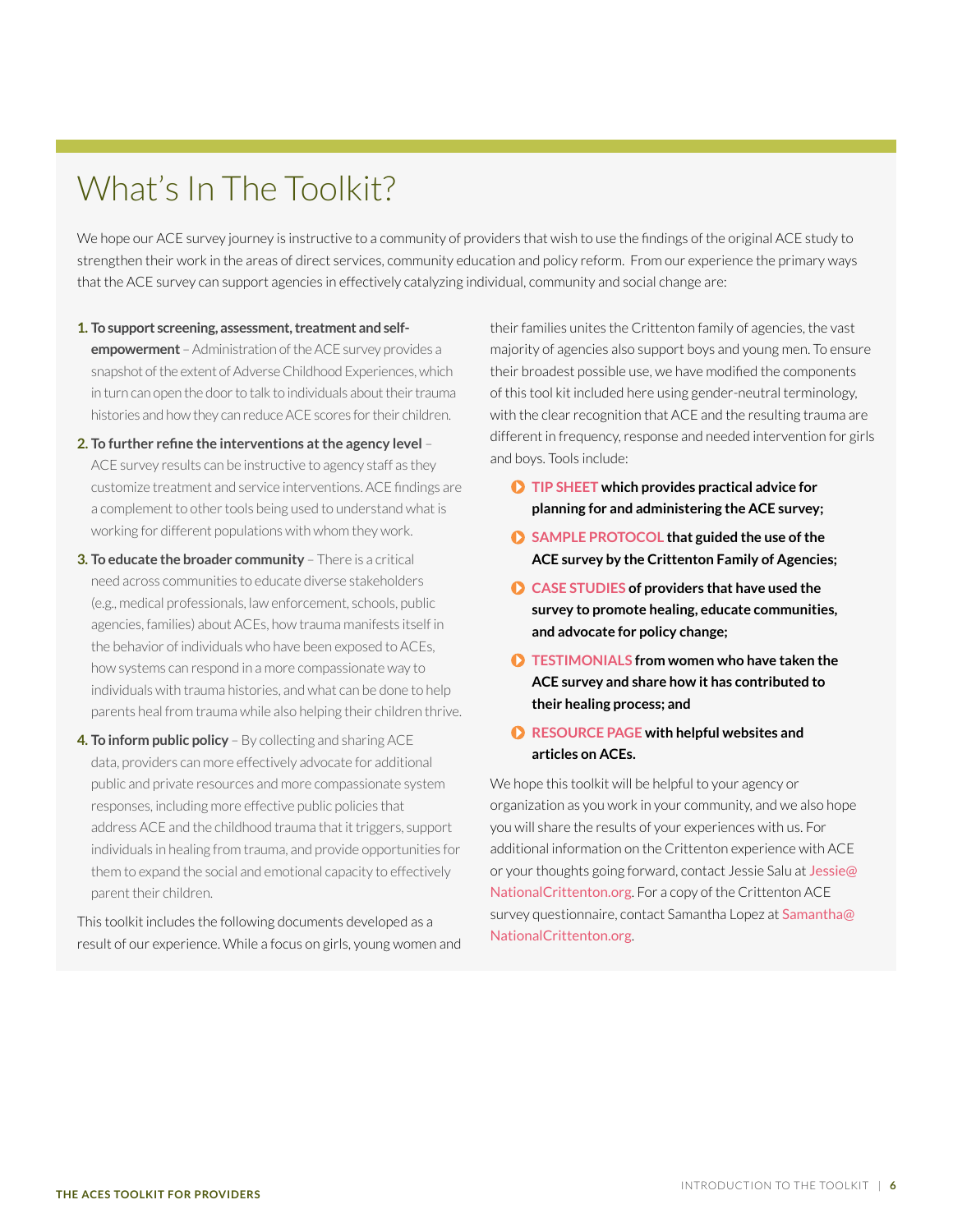## <span id="page-6-1"></span><span id="page-6-0"></span>ACE SURVEY ADMINISTRATION: **SAMPLE PROTOCOL**

This protocol was developed by the National Crittenton Foundation for the agencies that administered the ACE survey beginning November 2014. The protocol was developed in partnership with the agencies and helps to ensure that the survey is administered as consistently

as possible across the agencies. We hope providers interested in administering the ACE survey find it a helpful starting point for determining the process for administration in their agencies.

- **1 BACKGROUND ON THE ACE SURVEY**
- **2 PREVIOUS ADMINISTRATION AND CHANGES TO THE ACE SURVEY**
- **3 PURPOSE FOR ADMINISTERING THE ACE SURVEY**
- **4 OBJECTIVES OF THE ACE SURVEY**
- **5 TARGET POPULATION FOR ADMINISTRATION OF THE ACE SURVEY**
- **6 DESIGN OF THE ACE SURVEY**
- **7 QUALIFICATIONS OF THE PERSON ADMINISTERING THE ACE SURVEY**
- **8 LOCATION FOR ADMINISTERING THE ACE SURVEY**
- **9 WHEN TO ADMINISTER THE ACE SURVEY**
- **10 STEPS TO ADMINISTERING THE SURVEY**
	- STEP 1: DESCRIBE THE SURVEY TO RESPONDENTS
	- STEP 2: EXPLAIN SURVEY DESIGN
	- STEP 3: ADMINISTER THE SURVEY
	- STEP 4: COMPLETING TNCF ACE SURVEY IN REDCAP
	- STEP 5: REVIEW RESULTS WITH RESPONDENT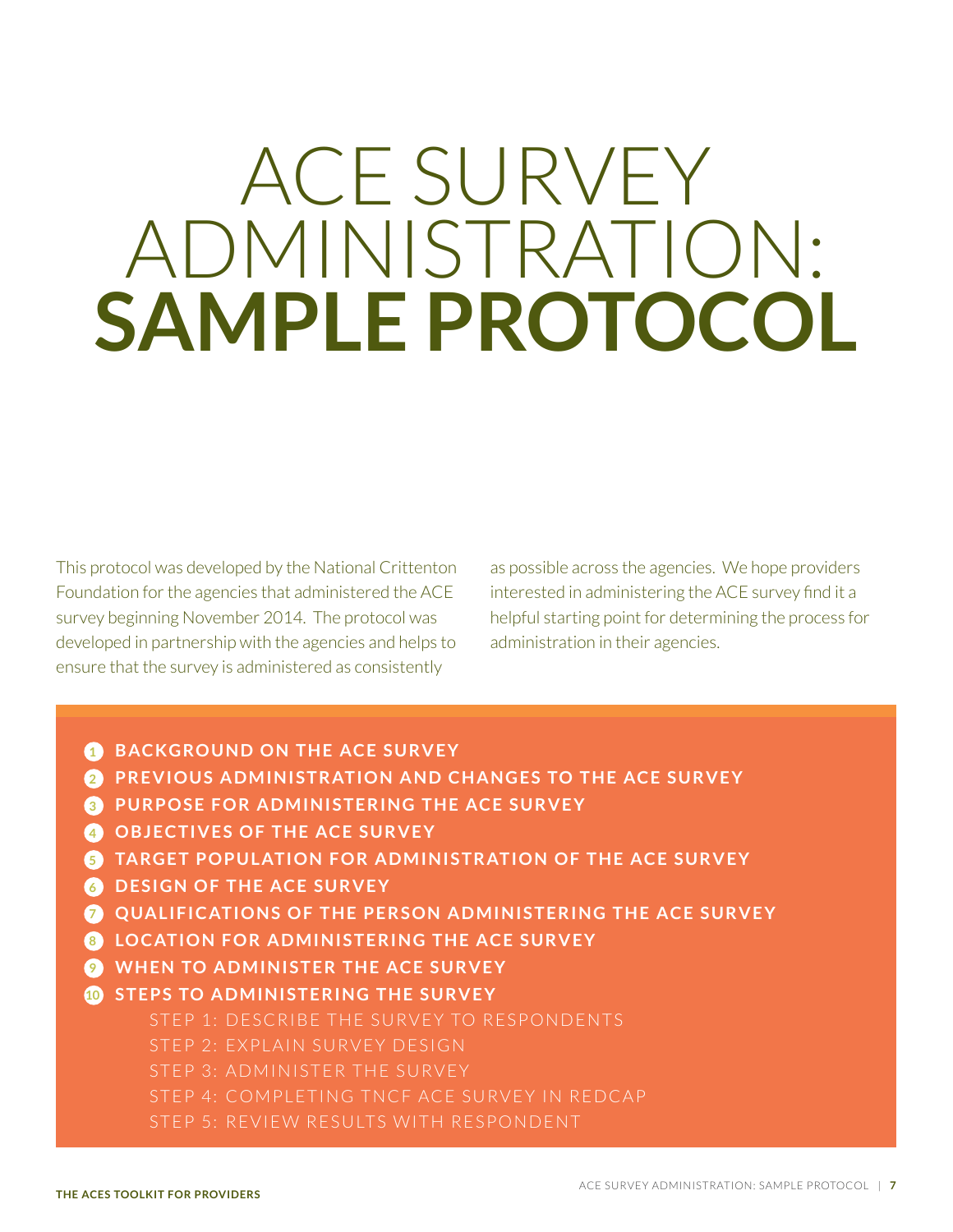

The Crittenton Family of Agencies ("family of agencies") is dedicated to providing girls and young women and their children with opportunities to break intergenerational cycles of abuse and neglect and helping them heal from childhood trauma. The results of the Adverse Childhood Experience (ACE) Study help us understand the extent and type of childhood trauma experienced by those involved with the family of agencies. These results are instructive to participants in Crittenton programs, alumni of the family of agencies, agency personnel, and the community at large.

Findings from the ACE Study suggest that certain experiences are major risk factors for the leading causes of chronic disease and death as well as poor quality of life in the United States. Specifically, the study finds that as the number of ACEs increase, there is a corresponding increase in the risk for health problems including substance abuse, depression, intimate partner violence, heart disease, smoking, early sexual activity and adolescent pregnancy, and even early death. The ACE study has been administered to multiple populations, with similar findings. The results of the study are being used widely to inform efforts to create programmatic and policy solutions to address and prevent childhood trauma at the individual, community, and systems levels.

For more information about the ACE Study, visit [http://www.cdc.gov/](http://www.cdc.gov/violenceprevention/acestudy/index.html) [violenceprevention/acestudy/index.html](http://www.cdc.gov/violenceprevention/acestudy/index.html)

## Previous ACE Survey Administration

In 2012, the family of agencies piloted an administration of the ACE survey with current and former recipients of services to gain a better understanding of their ACE scores across agencies and programs. The results of that survey can be found at <http://www.nationalcrittenton.org/what-we-do/publications/>. By now, you should have received a copy of the PDF for the 2012 TNCF ACE assessment. Please familiarize yourself with these results prior to administering this year's ACE survey.

The results of the 2012 administration were shared at a Congressional briefing on Capitol Hill and garnered local, state and national attention to the profile of the young people (specifically, young mothers) served by the family of agencies. In particular, policymakers and advocates have expressed interest in how the ACE score of a young person relates to the systems with which they are involved and the continuum of services needed to address their trauma histories.

## What's New for the 2014 Administration

Given the success of the 2012 survey administration, the agencies have decided to conduct a follow up survey in 2014. The 2014 survey has been modified based on the 2012 experience so that we can better describe the profile of respondents, including additional demographic data, the programs and systems with which they are involved, and their experiences in those systems. Better understanding the

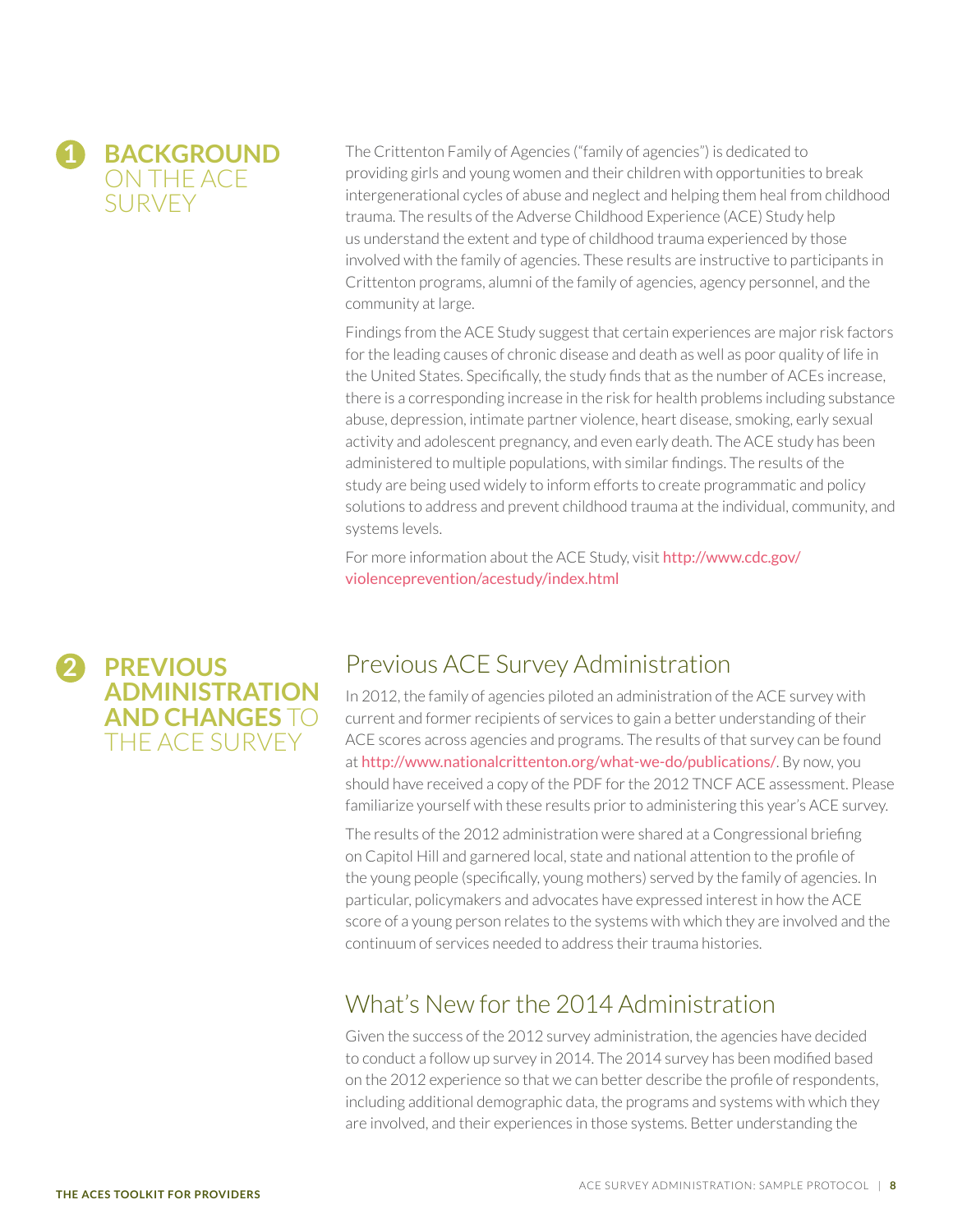profile of the young people and their experiences will strengthen our ability to engage in a dialogue about how systems respond to the trauma experienced by young people and brainstorm ways to improve those responses in the future.

The 2014 survey also has an optional well-being section that is designed to look at resilience for the participants in your programs and services. Agencies that administer the well-being questions are encouraged to administer them once, and then to re-administer at a specific interval after services have been provided. This may also be administered at discharge. Changes in the response to these questions should allow you to determine the efficacy of the interventions in the areas of stress, coping and connections. The family of agencies is piloting these questions in anticipation of a larger research project in the future.

To administer and manage responses for the 2014 survey, we will use Research Electronic Data Capture (REDCap) – a secure, web-based application for building and managing online surveys and databases. Using REDCap, all surveys will be administered electronically using a computer or tablet. Individuals administering the survey will need access to an internet-connected computer or tablet device. More information about REDCap can be found on [page 11](#page-10-0).

**3 PURPOSE** FOR ADMINISTERING THE ACE SURVEY There are four primary purposes for administering the ACE survey within the family of agencies:

- **1. To support screening, assessment, treatment and self-empowerment** – Administration of the ACE survey provides a snapshot of the extent of Adverse Childhood Experiences among clients of the family of agencies. For current clients, it can be used as a screening tool that informs interventions and provides a brief opportunity to have a conversation with young people about their trauma histories.
- **2. To further refine the interventions for young people at the agency leve**l – ACE survey results can be instructive to agency staff as they continue to refine and customize treatment/service interventions. ACE findings are a complement to other tools being used to understand what is working for different populations of young people they serve.
- **3. To educate the broader community** There is a critical need across communities to educate stakeholders (such as medical professionals, law enforcement, schools, referring systems, etc.) about the trauma experiences of individuals served by the agency and how the agency works to address that trauma. ACE findings allow the agency to better describe the populations they serve and their trauma histories, and promote trauma-informed treatment to build resiliency and mitigate the impact of ACEs.
- **4. To inform public policy** By collecting ACE data across the family of agencies, the National Crittenton Foundation can more effectively advocate for public policies to ensure that girls and young women receive high-quality, trauma-informed services as early as possible, and in the most appropriate setting to meet their needs.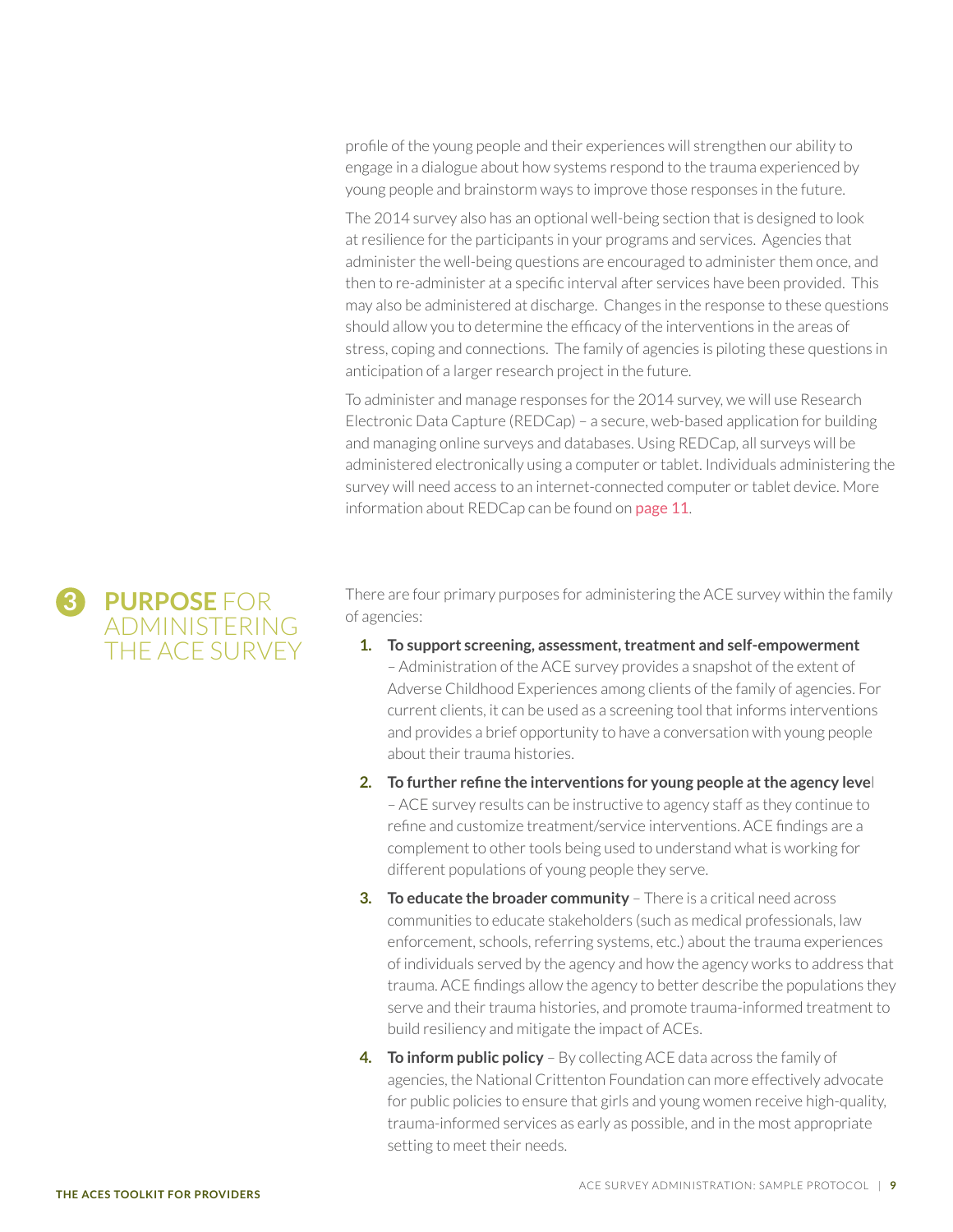

The main objectives of the survey are twofold:

- **1.** To obtain an ACE score for each young person that helps agency personnel understand their trauma histories, and to connect those scores to well-being domains and outcomes that will change the trajectory of their lives
- **2.** To aggregate the data within and across the agencies to inform treatment interventions, systems responses to trauma, and public policies to address childhood trauma and prevent it for future generations.

### **5 TARGET POPULATION** FOR THE ACE SURVEY



The target population for the survey can be one or a combination of the following:

- Girls and young women or boys and young men served by agencies who are members of the family of agencies
- **O** Family members served by the family of agencies
- $\bullet$  Children of the parents or family members served by the family of agencies

*[NOTE: While program alumni and their children are not a target population for this administration, some agencies may decide to administer the ACE survey to these groups for their own purposes. Please see [section 10](#page-11-0) for more information on how to do so.]*

The survey contains six sections:

- **Section 1** assesses basic demographic and descriptive information about the individual completing the survey;
- **Section 2** asks general questions about the respondent's previous experience with and involvement in programs and systems;
- **Section 3** includes ACE questions that are identical in content to the original ACE survey, with slight format changes to make it easier for respondents to understand the questions;
- **Section 4** includes optional Well-Being questions assessing factors promoting resilience in youth with histories of trauma;
- **Section 5** includes questions assessing basic demographics about the respondent's children.
- **Section 6** is the ACE survey for the respondent's children.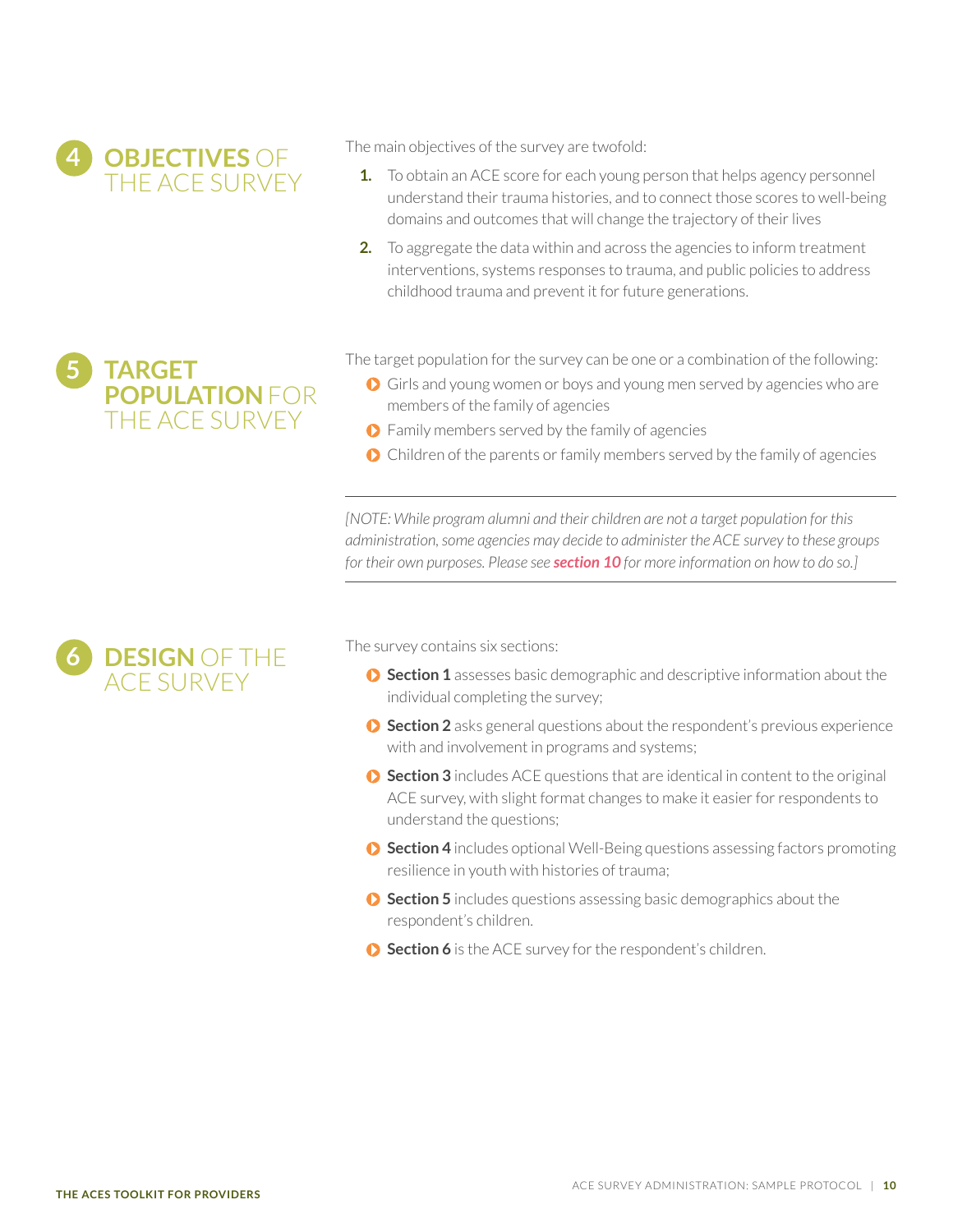<span id="page-10-0"></span>

The ACE survey should be administered in person by the individual's primary clinician or a staff person with whom the individual has a trusting relationship and who has some knowledge about the individual's life experience. Those administering the survey should have some experience administering surveys to individuals with histories of trauma. If the primary clinician does not administer the survey, he or she should be aware that it is being administered and approve administration by another person.

All staff administering the survey must participate in training on its use. The National Crittenton Foundation will provide webinar trainings on November 10th and November 17th at 2pm Eastern Standard Time. At least one person from each agency should participate in an orientation so they can train others in their organization to administer the survey. If you would like to access the recording for the webinar training, please contact Rebecca Robuck.

It is important for anyone who is administering the survey to understand the following:

- **◯** The ACE score is a guideline for the level of trauma one has experienced that can be a starting point for assessment, education, treatment and advocacy.
- **◯** The ACE survey is not a clinical assessment, diagnostic, or prognostic tool and as a result cannot be used to evaluate how well an intervention works.
- An ACE score cannot be undone and cannot be reduced.
- $\bigcirc$  Individuals with the same ACE score could be functioning at very different levels, depending upon how resilient they are or what services/supports they have received. For example, a person with an ACE score of five might function and behave very different from a person with the same score.
- $\bullet$  Intervention and treatment can increase an individual's resiliency; resiliency is key in order to reduce the impact that ACEs have on an individual's well-being.



The survey should be administered 1:1 in a room free of distraction and in a space in which confidentiality can be guaranteed. The ACE survey should not be administered in a group setting. Group settings may be appropriate for education and discussion about ACEs, but administration should always be on a 1:1 basis. The room in which the survey is administered should have an Internet connected computer or tablet.

Agencies that are providing in-home services or services in rural areas where I nternet connectivity is limited have the option of administering the survey via hard copy and entering the survey responses later into REDCap. In these cases, agency staff should enter the responses within a reasonable time frame, preferably within 24 hours of administering the survey, and ensure that those who are entering the data into REDCap have the training needed to minimize data entry errors.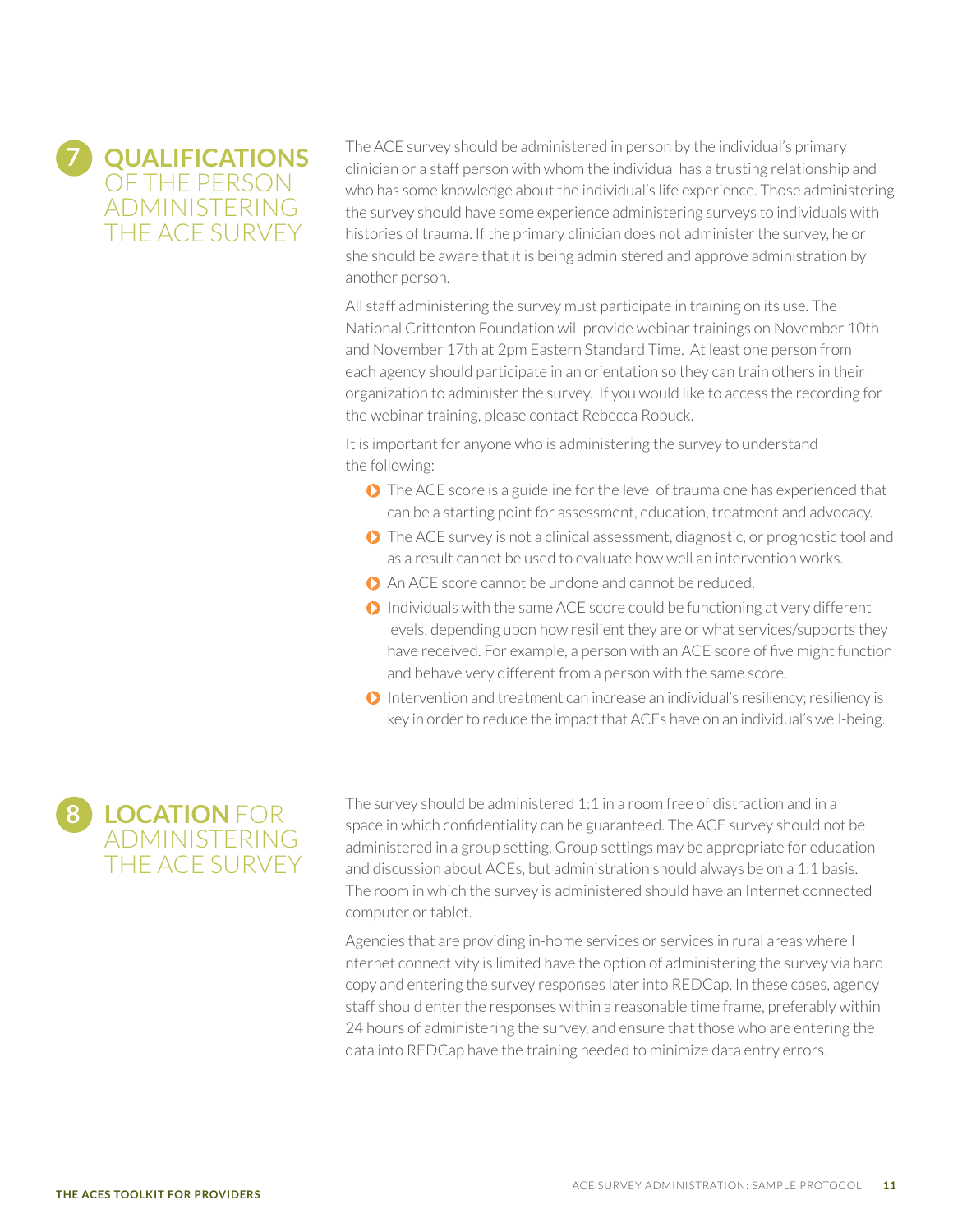## **9 TIMING** OF THE ADMINISTRATION OF THE ACE **SURVEY**

<span id="page-11-0"></span>**10** ADMINISTERING

**STEP-BY-STEP** 

**PROCESS**

THE ACE SURVEY:

The ACE survey can be administered at any point in the continuum of service delivery. Some agencies may wish to administer the survey as part of a more comprehensive assessment that is completed within the first weeks of a young person's involvement with a program, which provides an opportunity for early learning about trauma history. Other agencies may wish to wait until a young person has spent at least 30 days in a treatment program. Waiting until a young person has stabilized in the program may minimize underreporting of Adverse Childhood Experiences and maximize opportunities the young person to develop a more trusting relationship to the clinician administering the survey. Administration after 30 days of admission into a program is also appropriate.

It may also be desirable to administer the survey at multiple points along the continuum of a young person's involvement with the program, particularly as the young person develops more trusting relationships with clinicians and others in the agency.

## **STEP 1:** Describe the survey to respondents

The following talking points will help staff in describing the survey to their clients.

- ◆ We are collecting information today about your experiences to better understand the traumatic experiences that have happened to you and how these experiences may be impacting you.
- As an agency, we are committed to understanding how these experiences have affected you and your peers so we can improve the services we provide and show the importance of these programs in helping you and other young people just like you.
- **◯** The responses to the survey are private and no one outside of this agency will know your specific responses. Responses will be recorded on a secure website but your name will not be associated with the responses.
- **◯** The survey results will be combined with other survey results from individuals who are involved with this agency and similar agencies across the country. In order to learn from the responses that you and others have provided, we will share the results of the survey across these agencies. We will share the results in a way that does not allow individuals from outside of this agency to trace your responses back to you.
- After you finish the survey, we can talk about your responses together, and discuss ways these experiences may impact you. We can also discuss approaches to addressing these impacts.
- **If you have trouble understanding any of your responses and what they mean** for you, we encourage you to ask for help so together we can discuss what it means for your healing and recovery.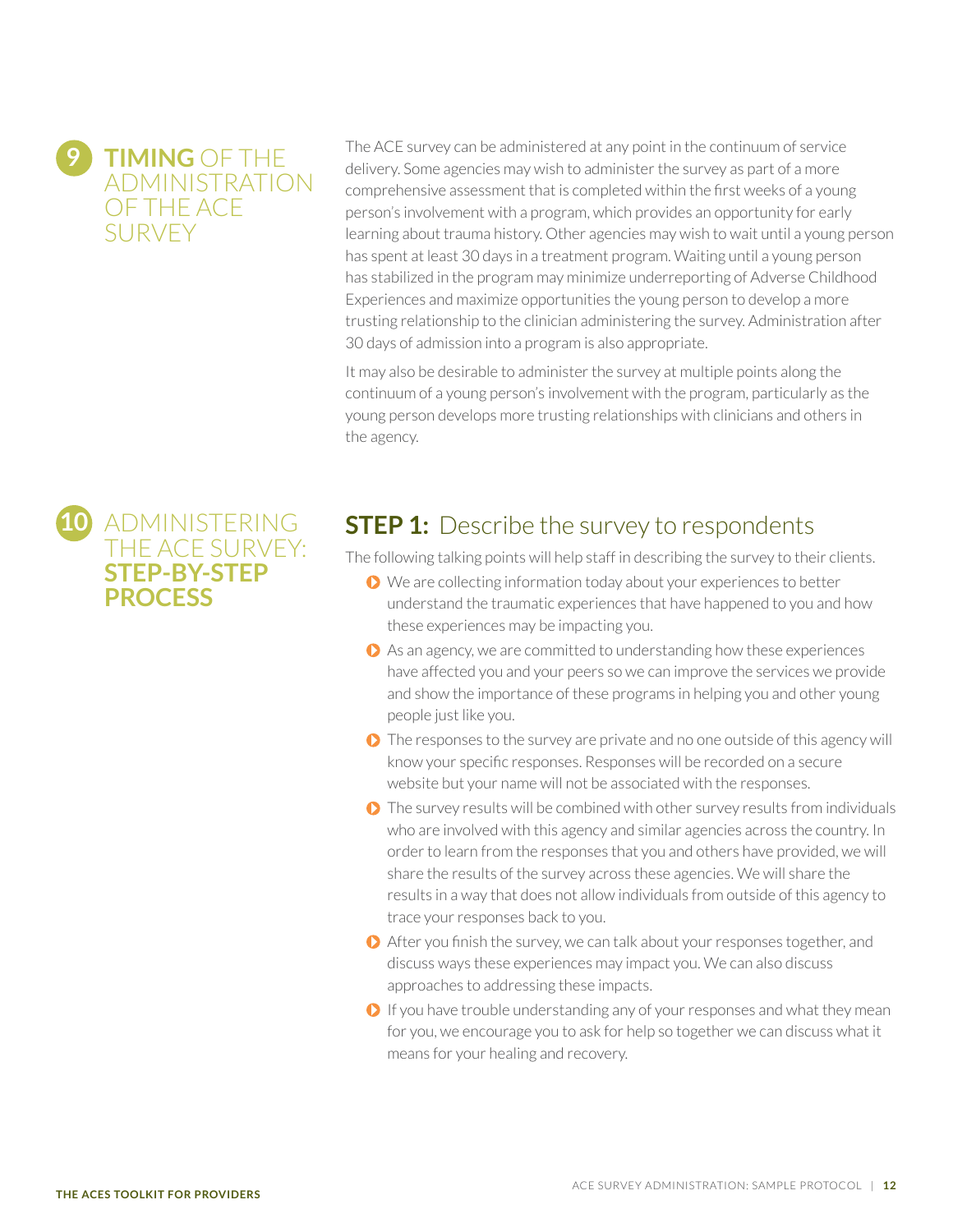## **STEP 2:** Explain the survey design

Explain to the respondent that the survey is broken into six parts. Sections One and Two ask for information that describes who they are and the systems/programs in which they are currently or have been involved. Section Three is more about their adverse childhood experiences, prior to age 18 and that this survey has been widely administered across the country in many healthcare and social service settings to help organizations understand and address the needs of the populations they serve. Section Four is an optional module, which asks about factors that promote resilience among traumatized youth. The final two sections, Five and Six, ask basic demographics about the respondent's child and include an ACE survey for the respondent's child.

## **STEP 3:** Complete ACE Survey in REDCap

*[NOTE: Most of this section has been deleted from the sample protocol because it contains information that is unique to the Crittenton ACE Study, including advice on how to input data into the database used by the Crittenton agencies and prompts that are provided in the database for each question on the survey. ]*

#### **SIGNS THAT THE SURVEY ADMINISTRATION IS PRODUCING A TRAUMA OR TRIGGERING RESPONSE FROM AN INDIVIDUAL**

As with the administration of any assessment or survey, the questions and answers may produce responses that range from mild anxiety to trauma triggers for a client. Reactions may include avoidance of the questions, refusal to answer questions or challenging the need to know the response to a question. Body language, such as turning away from the interviewer or confused facial reactions may also be a sign that the questions are producing some type of negative response from the individual.

Strategies to address these responses include the following:

- Slow down the administration of the survey to provide the respondent with an opportunity to catch their breath or talk about any of their responses
- $\bigcirc$  Offer the client an opportunity to take a short break
- $\bullet$  If the questions appear to be producing anxiety or triggers that compromise the trust and engagement process, stop the administration and offer the client an opportunity to go back to the survey at a future time or to opt out of taking the survey altogether.

If the survey is administered by someone with whom the client has begun to or already established a trusting relationship, this will help to reduce any negative experiences with the survey. The first administration of the survey by Crittenton agencies demonstrated that when clinicians use the power of their relationship with clients and create an open environment for sharing, the results can actually be healing and aid in recovery.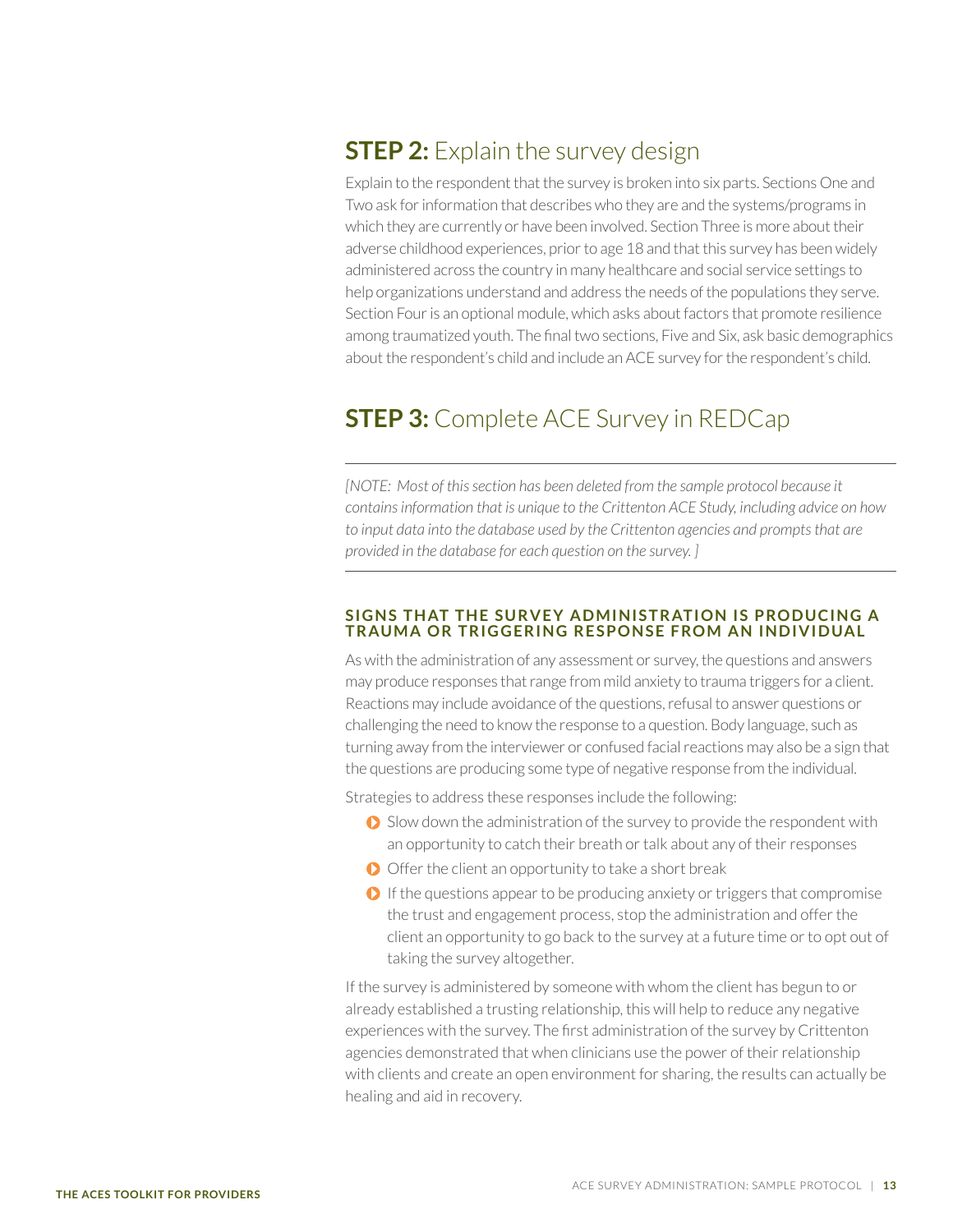## **STEP 4:** Download individual and aggregate responses from REDCap.

*[NOTE: This section has been deleted from the Sample Protocol because it contains information that is unique to the Crittenton ACE Study, including how to create reports in the database used by Crittenton agencies and how to calculate an ACE score based on the way the questions were asked on the survey.]*

## **STEP 5:** Discuss survey responses with the respondent.

It's important to remind clients that you have recorded their responses in a database that collects this information and that others in the agency will use this information to help inform interventions and treatment, but that no one outside the agency will have access to their specific information. Some talking points for discussing the presence of adverse childhood experiences in survey responses include:

- **◆** Your responses to the questions on this survey are a reflection of some of the experiences you have had as a child but they do not define who you are.
- $\bullet$  You are not to blame for your experiences as a child.
- ◆ You are not alone this survey was developed because of the widespread incidence of trauma across communities, cultures, socioeconomic boundaries and genders.
- While you can't change the answers to these questions, you have a lot of strengths that will help you lessen the impact they have on your life.
- Your answers to the Adverse Childhood Experience survey reflect your past, not your future.
- *(For expectant and parenting teens)* You have an opportunity to change how your children will answer this survey in the future – your child doesn't have to have these same kinds of experiences.
- You have a right to talk about your responses to these questions in additional detail at any time. All the work we do together moving forward is designed help you heal and recover from these experiences.

#### **SPECIAL CONSIDERATIONS FOR SHARING ACE SCORE WITH PREGNANT OR PARENTING TEENS**

Administration of the survey to expectant or parenting teens provides a unique opportunity to dialogue with young women about how their involvement with your agency is an opportunity to help reduce ACEs for their children. Girls and young women should be encouraged to think positively about their future and how they can reduce ACEs for their children.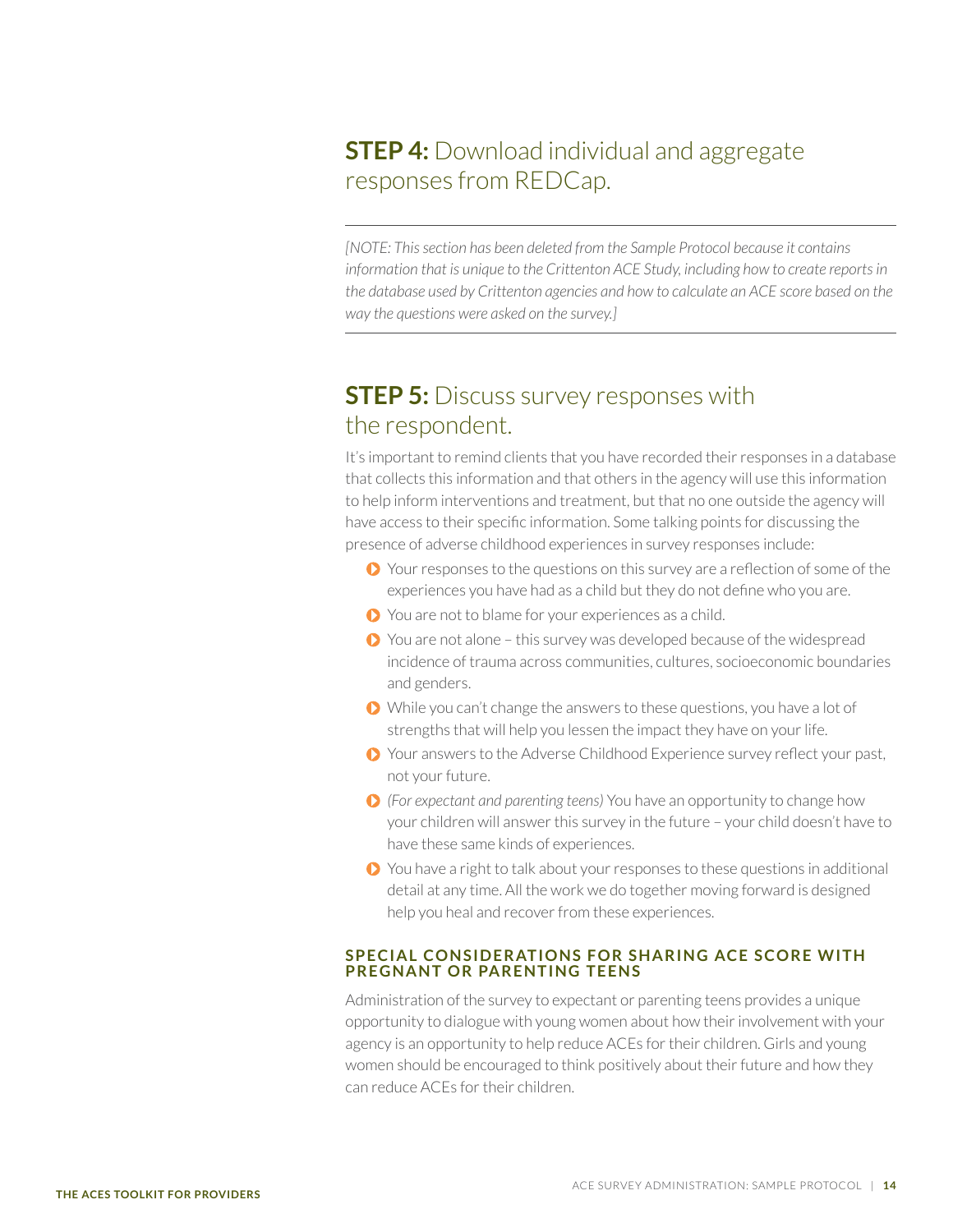#### **SPECIAL CONSIDERATIONS FOR DISCUSSING THE RESPONSES TO THE ACES WITH ALUMNI OF SERVICES**

Administration of the ACE survey with alumni should also be completed face-toface with clinicians or others with whom the women have a trusting relationship. Program alumni may not have had an opportunity to learn about the most recent research on trauma and adverse childhood experiences. While they cannot change their adverse childhood experiences, having them complete the survey with you can provide an opportunity to dialogue about their strengths and how they have used these strengths to heal and recover from these experiences. It also provides an opportunity for them to develop strategies to reduce ACE scores for the next generation.

It is critical that those who administer the survey to alumni also take the opportunity to brainstorm with them about community-based services that might be appropriate to help them deal with any residual impact of trauma or challenges they are having in their adult lives. Agency staff who administer the survey to alumni should encourage them to reach out to the agency if they need a referral for services in the future.

Agencies who continue to have contact with alumni are encouraged to consider how the ACE survey can help young women understand and put into context their past trauma. TNCF has administered the ACE survey with women who were formerly at Crittenton agencies and are now working with TNCF on developing programs and advocating on behalf of girls and young women in Washington, DC. These women have felt empowered by taking the ACE survey and claim that it is like "all the pieces of the puzzle of their life have come together."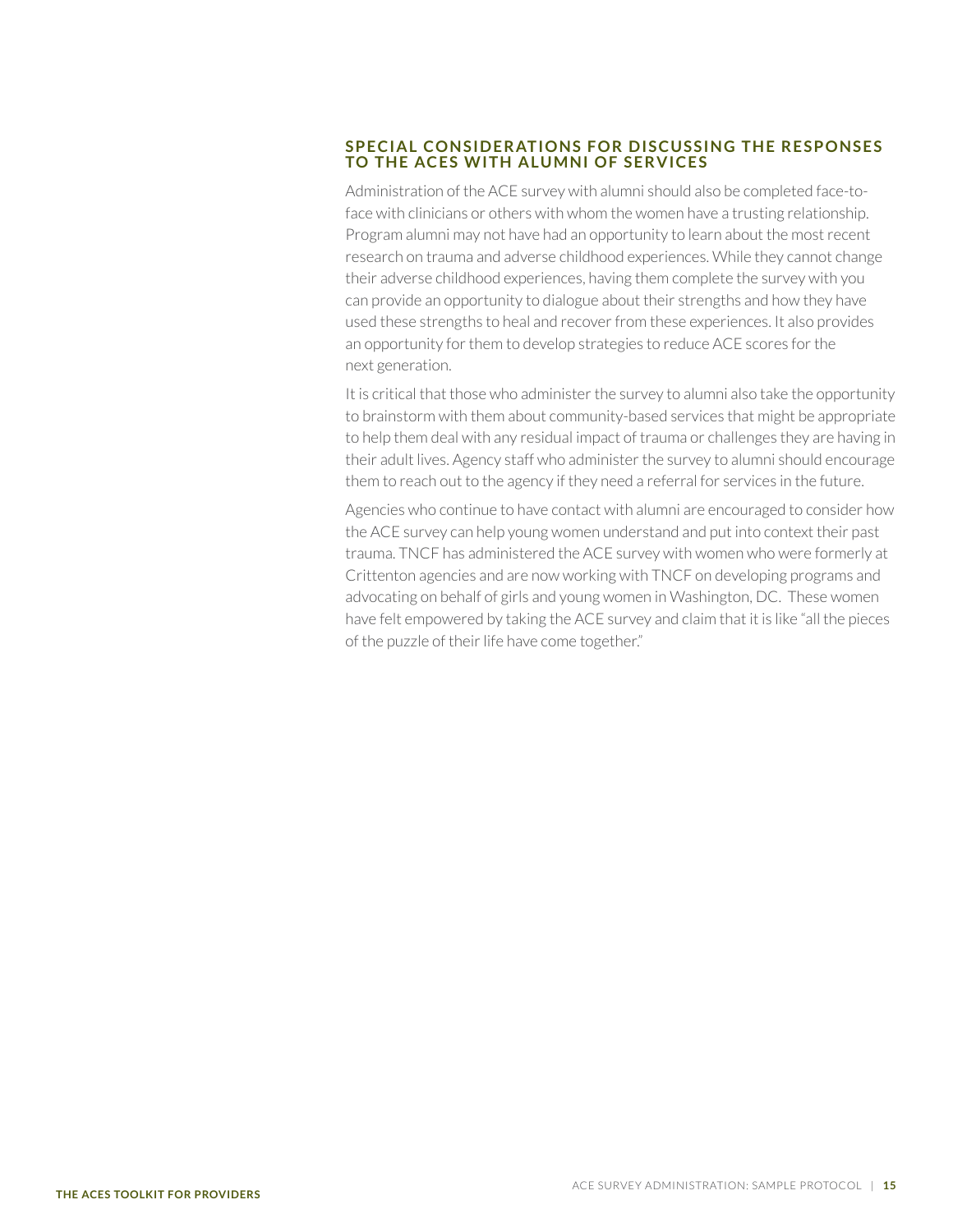## <span id="page-15-1"></span><span id="page-15-0"></span>**TOP 20 TIPS** FOR ADMINISTERING THE ACE SURVEY IN YOUR AGENCY

Human services providers can administer the ACE survey to help individuals identify traumatic experiences in their past. In clinical settings, the results of the survey can be used as a starting point for effective treatment planning and to educate recipients of services about the impact of traumatic childhood experiences on their health and well-being. The ACE survey can also be used to open up dialogue about how current behavior may be linked to childhood experiences and can help individuals move past blaming themselves for the current challenges they face. Most importantly, understanding the impact of childhood adversity and knowing that they are not alone in these experiences can help individuals and their children heal and move forward in their lives with greater selfawareness and coping skills .

The results of the survey can also be used to educate community stakeholders, public systems partners, policymakers and funders about the profile of the populations served and how trauma manifests itself in the lives of those who have experienced it. This can be an important beginning for discussion about ways the community can come together to recognize trauma and contribute to the healing process.

Based on the experience of planning for and administering the survey at the Crittenton family of agencies, the National Crittenton Foundation offers the following tips for providers who are considering administering the ACE survey in their organizations.

#### Throughout this document, we refer to the following:

- **ACE SURVEY**  the questionnaire that individuals complete to understand the number of childhood adversities one has experienced.
- **ACE STUDY**  the original ACE study conducted Disease Control that found a link between childhood adversity and future social, emotional, and health risks.
- **ACE SCORE** the number of childhood adversities one has experienced on a range of 0-10.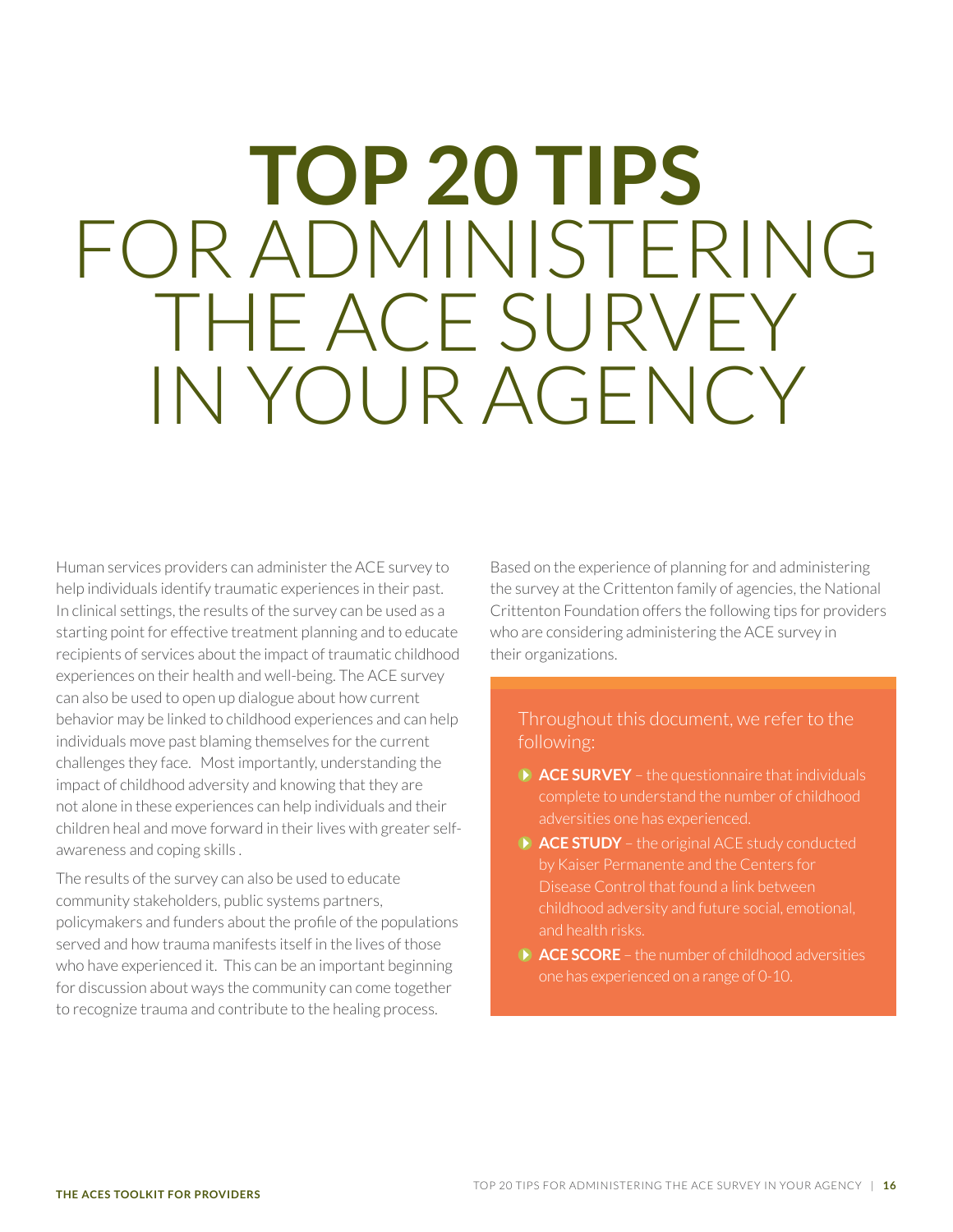#### **CLEARLY ARTICULATE THE PURPOSE FOR ADMINISTERING THE SURVEY**

#### **TIP #1** – Reinforce that the ACE survey is a snapshot of exposure to adverse childhood experiences, NOT an assessment

It's important for everyone in the agency, particularly survey administrators, to be able to clearly articulate why individuals are being asked to take the survey and how the results will be used. It's also essential that everyone understand that the ACE survey is not an assessment of an individual's functioning that can change over time. Rather, it asks about one's exposure to the nine common forms of adverse childhood experiences that can be used as the basis for further dialogue and understanding about how this exposure triggers trauma and impacts well-being.

#### **TIP #2** – Remember that ACE scores don't change, but an individual's response to their adverse childhood experiences can

Once an individual has an ACE score, the score doesn't change. This is because the survey is a reflection of experiences that have already happened. The reason for knowing an ACE score is not to change it, but to help individuals understand their history as a foundation for healing and recovery.

### **REVIEW THE SURVEY QUESTIONS**

#### **TIP #3** –Collect additional demographic information to understand how ACE scores correlate with individual characteristics

In addition to the ten-question ACE survey, agencies might consider collecting demographic data to analyze the ACE scores by gender, race, age, geography, sexual orientation, immigration status, services used, referral sources, etc. The additional questions may vary depending upon the specific population the agency is targeting. For instance, The National Crittenton Foundation was interested in knowing how many of the respondents were pregnant or parenting. Agencies can use these results for program planning, community education, policy advocacy, etc.

In considering additional demographics, it's important to prioritize which information is the most critical to understanding the population and their ACE scores so the survey's administration is not overly cumbersome.

## **DEVELOP A SURVEY PROTOCOL**

#### **TIP #4** – Use a protocol to ensure consistency in administration

A survey protocol helps to ensure fidelity of the survey administration, including consistency across the agency in who administers the survey, how and where it is administered, expectations for sharing the results, and issues around maintaining confidentiality. The protocol also helps to ensure those who are administering the survey understand the purpose for administration and can communicate this to the individuals who are taking the survey. To see the protocol used by the Crittenton Family of Agencies, go to [page 7](#page-6-0).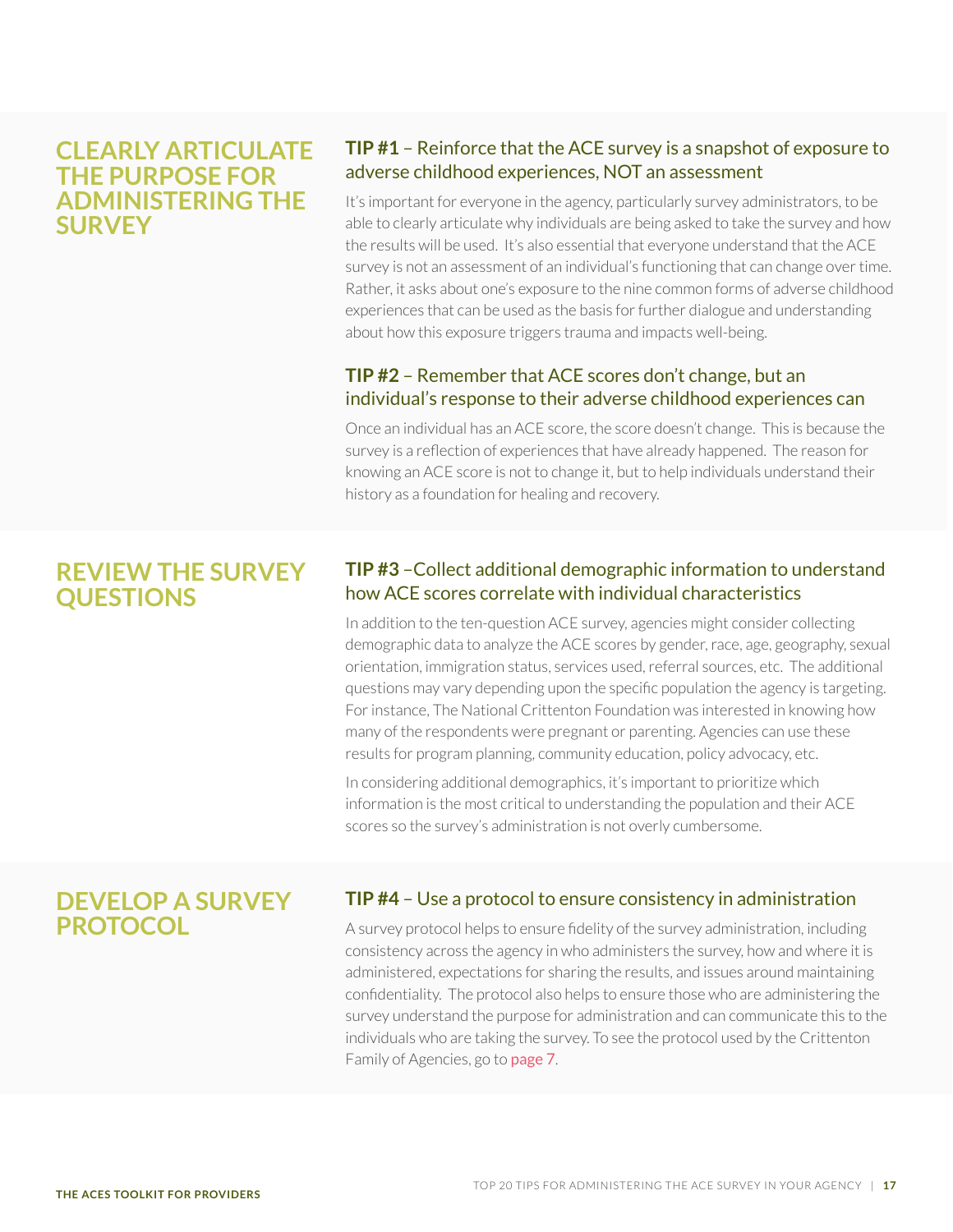#### **TIP #5** – Decide on target population or service setting

Agencies may decide to administer the survey to everyone the agency supports or to target a specific population (i.e., young parents) or a specific service setting (i.e., residential treatment). These decisions will vary depending upon what the agency is trying to accomplish, organizational capacity and the types of services provided.

#### **TIP #6** – Decide on timing for administration of the survey

Timing of administration of the survey is also an important consideration. Some agencies may want to administer the survey at intake, while others may want to wait until individuals have been participating in a program for a certain period of time and have established a relationship with a clinician or other staff member.

#### **TIP #7** – Ensure survey administrators have some understanding of trauma and the results of the original ACE study

Individuals who administer the ACE survey should have some background in trauma-informed services and understand the impact of trauma on social, emotional and physical health. They should also have some familiarity with the original ACE study, conducted by Kaiser Permanente and the Centers for Disease Control, which revealed the link between early childhood adversity and health, social and emotional well being. Numerous resources on the ACE study can be found at [http://www.cdc.](http://www.cdc.gov/violenceprevention/acestudy/about.html) [gov/violenceprevention/acestudy/about.html](http://www.cdc.gov/violenceprevention/acestudy/about.html). This toolkit also includes a list of resources on ACE and more recent studies across the country.

#### **TIP #8** – Conduct staff training on the use of the protocol

Staff training on the protocol and instructions for entering the data is important before the survey is administered. If staff is stationed outside of the agency, this training can be conducted via webinar, Skype, etc. Staff training may also include background on the original ACE study and findings, which can be found using the link in Tip #7 above.

#### **DEVELOP A SYSTEM TO TRACK AND ANALYZE THE RESULTS**

#### **TIP #9** – If possible, use an electronic database to enter the data and track the results

Conducting the survey with individual service recipients has significant benefits, but having the ability to track and analyze the survey results across a population can make it an even more powerful experience. This information can be used to educate service providers and others both inside and outside the agency. Additionally, the use of an electronic database for tracking results can make the process for aggregating and analyzing the data much easier.

#### **TIP #10** – Determine how the information will be captured

There are numerous ways to capture the survey information that will be influenced by technological capacity, staff resources, developmental or literacy issues, and space considerations. Each method has pros and cons, and options include: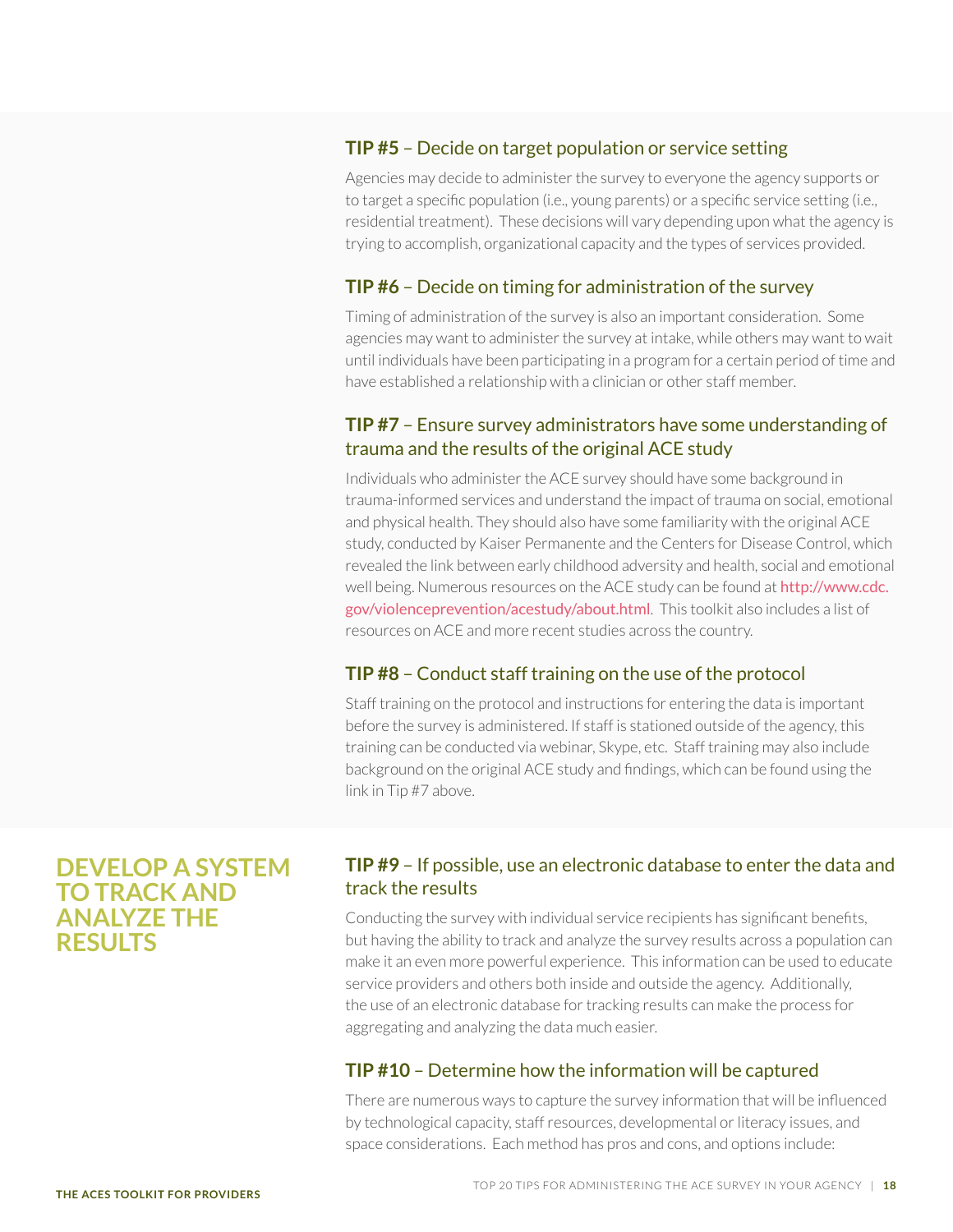- Ask individuals to take the survey on a laptop, desktop computer, iPad, or paper (with the survey administrator present to help clarify and troubleshoot)
- Ask survey administrators to read the questions and fill in the answers on a laptop, desktop computer, iPad or paper. It's important that those taking the survey be able to see the screen so it's clear that the administrator is actively filling in the individual's responses.
- $\bullet$  Print out the survey and have the person taking the survey (or the administrator) respond on paper and then transfer the responses to the database once the survey is completed. While this method may increase the error rate, it may be the best option for providers that don't have iPads or secure computer spaces.

#### **TIP #11** – Use unique identifiers to maintain confidentiality

To ensure confidentiality, it's important for agencies to have a system that allows for data sharing without any identifying information. The use of unique identifiers ensures that results can be tracked for each individual, and that they can also be shared without compromising confidentiality. If unique identifiers are used for other survey or data collection efforts, it's helpful to use those same identifiers for the ACE survey.

#### **TIP #12** – Explore collaboration with a university or other research partner

For providers who are not accustomed to collecting and analyzing data, it may be worth exploring a partnership with researchers in your community, including doctoral students, professors, or researchers at partner organizations that may be interested in the ACE survey or similar data collection efforts. These partners can support you with development of the survey and protocol, assistance with choosing the right database, and analyzing the data. The National Crittenton Foundation has been fortunate to have the assistance of Dr. Roy Wade at Children's Hospital of Philadelphia, whose expertise on all phases of the second administration of the survey has been invaluable.

#### **ENSURE THE EXPERIENCE IS POSITIVE FOR INDIVIDUALS**

#### **TIP #13** – Create a safe space for individuals to take the survey

It's important to find a quiet and non-threatening space to take the survey so individuals can carefully consider their responses and feel free to ask clarifying questions. Survey administrators should allow those taking the survey to take their time in responding and not rush them through the process.

#### **TIP #14** – Develop a process to help those taking the survey work through any emotional responses

The Crittenton Family of Agencies has found that the survey does not trigger or re-traumatize individuals taking the survey. However, on rare occasions, they may have an emotional response to the questions and should be offered the opportunity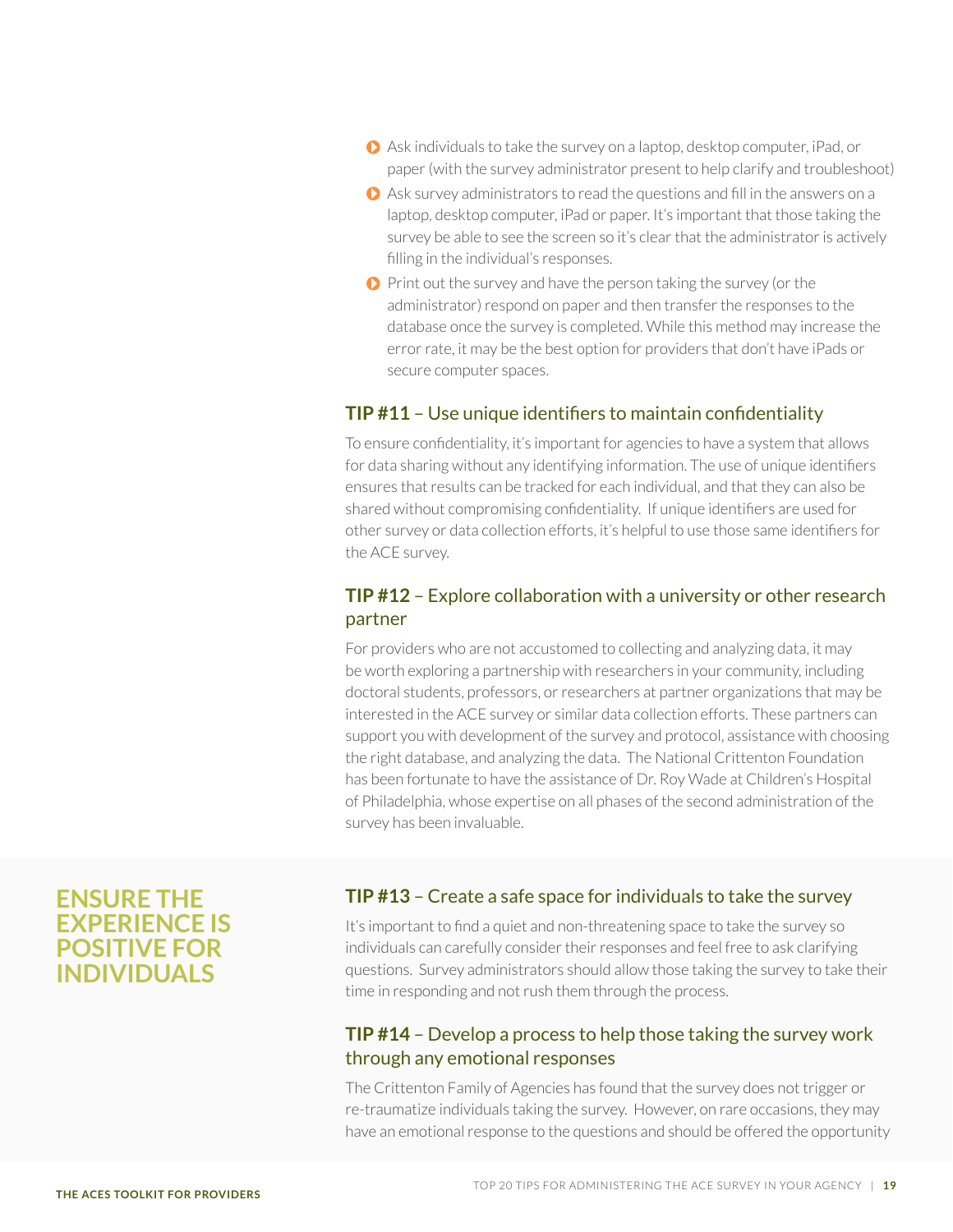to take the survey at a later time. Emotional responses are not necessarily negative, as they can provide an opportunity for the survey administrator to discuss a specific reaction with the respondent and how it might relate to previous childhood experiences.

#### **TIP #15** – Respect an individual's decision to opt out of the survey

Some people may not want to take the survey. Agencies should respect this decision while also offering the individual an opportunity to take it at a later date.

#### **TIP #16** – Don't change survey responses

On some occasions, respondents may answer questions in a way that is inconsistent with a survey administrator's understanding of their experiences and history. This may be because the respondent doesn't trust or understand what agencies will do with the information; they aren't ready to open up about what they have experienced; or they may have normalized adverse childhood experiences. Regardless of the reason, it's important not to change the response, even if the change may seem a more accurate reflection of their history. This information can be used to inform the clinician about work that needs to be done to address these experiences.

#### **TIP #17** – Offer opportunities to discuss the results of the survey when it is administered or at a later time

It is not imperative that individuals know their ACE score, but rather that they learn how adverse childhood experiences impact current functioning. The agency may consider offering educational workshops or group discussions about the ACE study findings so recipients of services have an opportunity to share the nature and impact of their traumatic experiences. Well-facilitated group dialogue that provides an understanding about the broader research implications can be an empowering experience for those healing from complex trauma.

#### **USE THE RESULTS OF THE SURVEY TO EDUCATE INDIVIDUALS AND COMMUNITIES**

#### **TIP #18** – Consider educating parents about intergenerational cycles of trauma

For expectant or parenting individuals, a conversation about the ACE survey can open the door for further discussions about breaking the cycle of trauma for their children. Many parents are motivated to address their own trauma when they understand the positive impact it can have on their children. Agencies might even consider having parents take the survey on behalf of their children to understand their scores and think about how they can more consciously prevent adverse childhood experiences for their children.

#### **TIP #19** - Engage community partners in discussions about the ACE study

The data agencies collect and analyze can be used to promote dialogue about trauma and adverse childhood experiences with schools, public child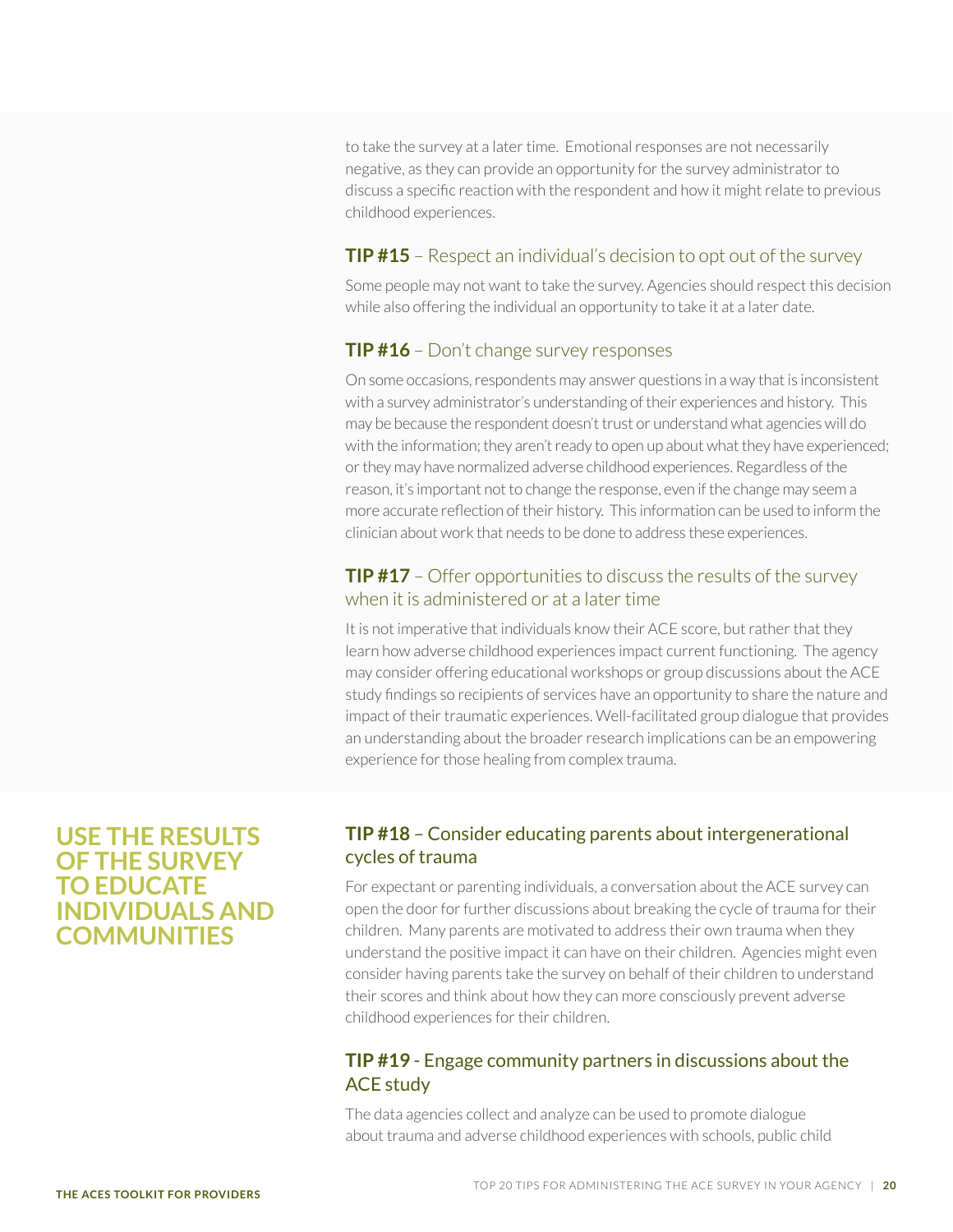welfare, juvenile justice or mental health systems, and other community-based organizations. These community education efforts can also be a starting point for strategy discussions on how to make organizations and systems more trauma informed and help identify any policies or practices that may re-traumatize individuals or communities.

#### **TIP #20** – Use ACE survey data for proposals, policy advocacy, and more

Once agencies have administered the survey, collected the data, and analyzed the results, they have a tremendous tool to better describe the populations with whom they work and how trauma has impacted their lives and service needs. Most importantly, the data can help agencies describe how their services can help individuals heal and reduce adverse childhood experiences for future generations.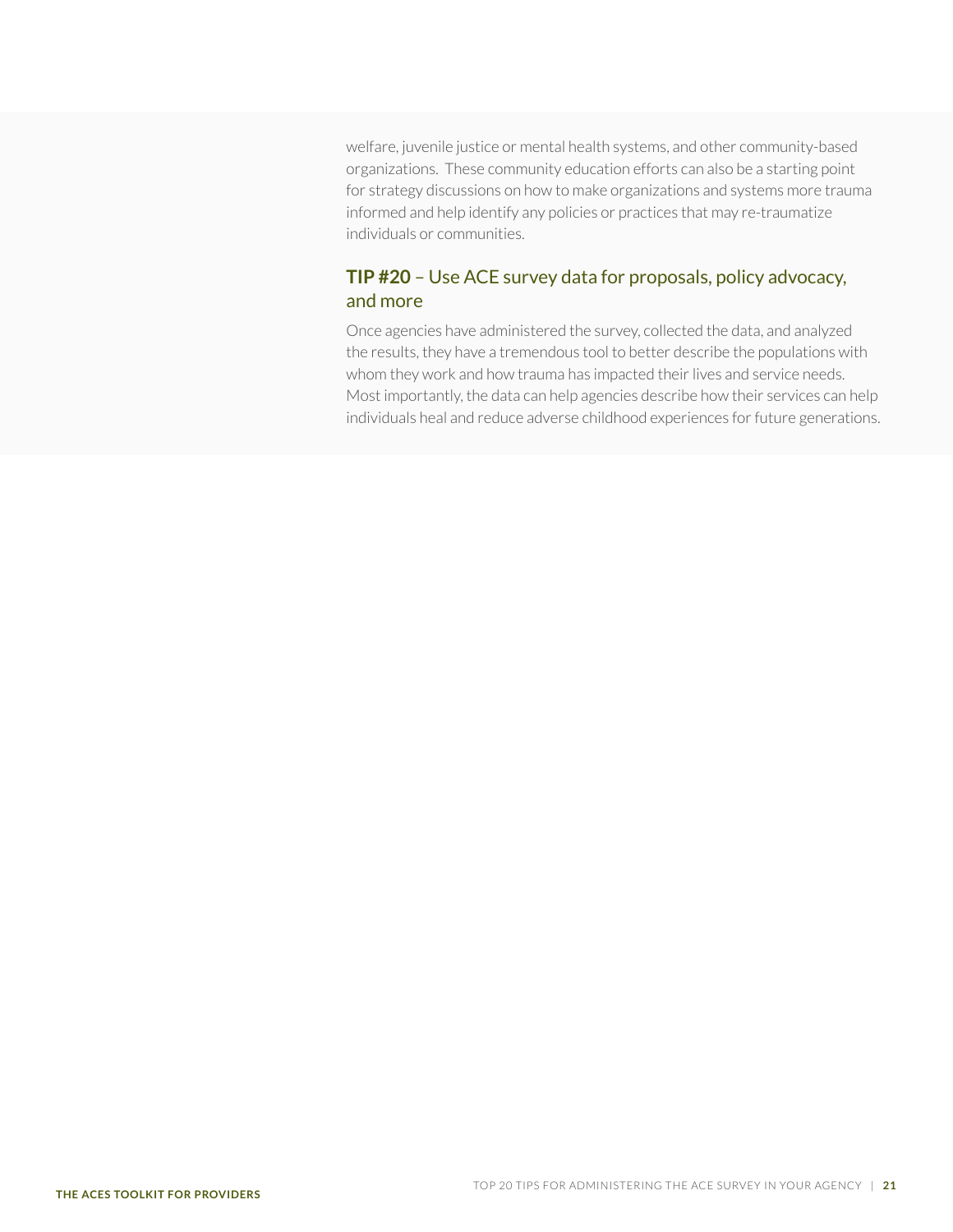## <span id="page-21-1"></span><span id="page-21-0"></span>**CASE STUDIES**  OF CRITTENTON AGENCIES

## **USING ACE DATA** TO PROMOTE HEALING, EDUCATE COMMUNITIES, AND ADVOCATE FOR CHANGE

## **Florence Crittenton Services**



**TOPEKA, KS** Florence Crittenton Services (FCS), located in Topeka, Kansas, is a multi-service agency that provides a continuum of services from residential treatment to community based mental and physical health programs. The agency employs trauma-informed, evidence based, gender-specific and mind/body connections approaches to supporting individuals and families. The goal of FCS is to provide opportunities and support to increase hope, relieve stress and help children and families achieve promising futures. Learn more about Florence Crittenton Services and their programs at <www.flocritkansas.org>.

> For FCS, the decision to administer the Adverse Child Experiences (ACE) survey to the individuals and families they support was a natural fit. "When we first heard about the ACE Study it was a complete validation of our trauma informed approach," says Dana Schoffelman, CEO of FCS. "As an organization that engages in discussions about trauma all the time, the ACEs has become another way for us to talk with our clients about the impact of childhood adversity on their current health and mental health and the process of healing from trauma."

> The ACEs is now a standard part of FCS' intake process. The survey, administered by a case manager together with the standard intake packet that includes a battery of assessments, allows them to easily obtain information about the individuals and families with whom they work. They have chosen to administer the survey in their outpatient, residential, and shelter programs. The ACE survey is especially important in their community-based mental health program where they receive very little background information from referral sources.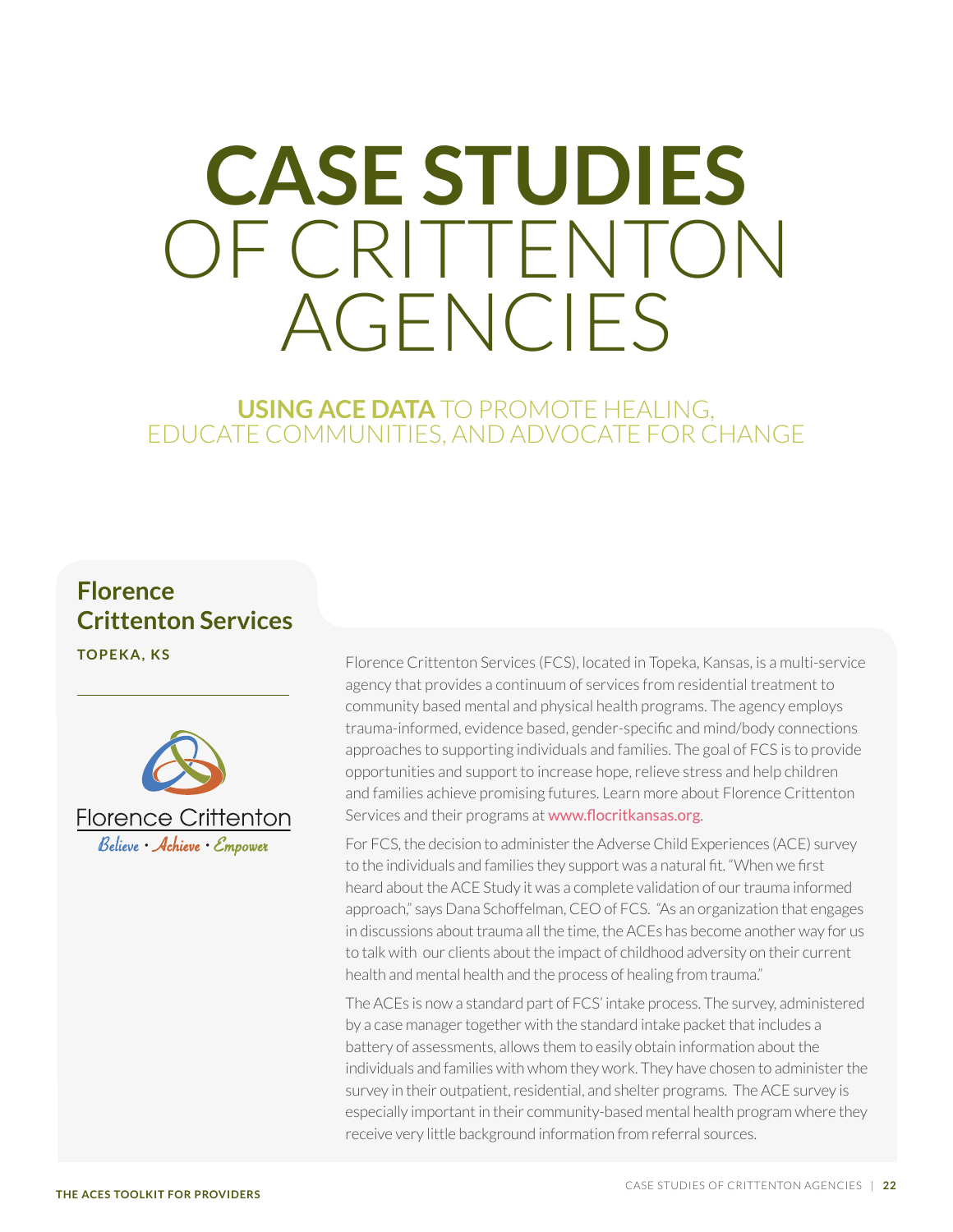*"When we first heard about the ACE Study it was a complete validation of our trauma informed approach. As an organization that engages in discussions about trauma all the time, the ACEs has become another way for us to talk with our clients about the impact of childhood adversity on their current health and mental health and the process of healing from trauma."*

For additional information about Florence Crittenton Services' approach in implementing ACEs, contact Dana Schoffelman, CEO at 785.233.0516 or [DanaS@flocritkansas.org](mailto:DanaS%40flocritkansas.org?subject=ACES%20Implementation).

DANA SCHOFFELMAN, CEO OF FLORENCE CRITTENTON SERVICES FCS case mangers find that parents, including foster and adoptive parents, crave information about the effects of trauma on their lives and the lives of their children. Using a two-generation approach in individual and family sessions, client responses from the ACE survey inform discussions about the impact of trauma, such as interrupted development, on the entire family. Clients walk through the doors feeling they have failed as parents. But by providing education to them about the impact of childhood adversity and the resulting trauma, staff is able to reframe the discussion from one of failure to a focus on opportunities for change. As a result, families are more open to pursuing avenues to buffer the effects of these adverse experiences on both generations.

FCS case managers do not share the ACE score with people who have taken the survey. Instead, they use the ACE Study pyramid, which shows the broad categories of health and mental health issues and risks that stem from exposure to various forms of childhood adversity that trigger trauma. They direct clients to the level of the pyramid that is most relevant to their experiences, e.g. health risk factors. Discussions about where they are on the pyramid can help validate a client's experiences and behaviors and support them in seeing that they are not alone in their reactions to traumatic events. Explaining that the pyramid represents the experiences of millions of other individuals across the country can help to reduce the stigma and feelings of shame about their experiences. This can be a powerful starting point for self-healing and determining the right mix services and supports the agency needs to provide.



Mechanisms by Which Adverse Childhood Experiences Influence Health and Well-being Throughout the Lifespan

FCS is also committed to sharing the ACE findings with the broader community. In April 2015, they co-sponsored a conference attended by more than 300 individuals, including social workers, mental health and juvenile justice professionals, the human resources community and more. The guest speaker was Dr. Vincent Felitti, co-principal investigator of the original ACE Study. FCS hopes that the conference and other community forums will help to reduce the stigma of mental health issues and highlight ways to promote resilience for those who are healing from trauma caused by exposure to abuse, neglect and family/household dysfunction.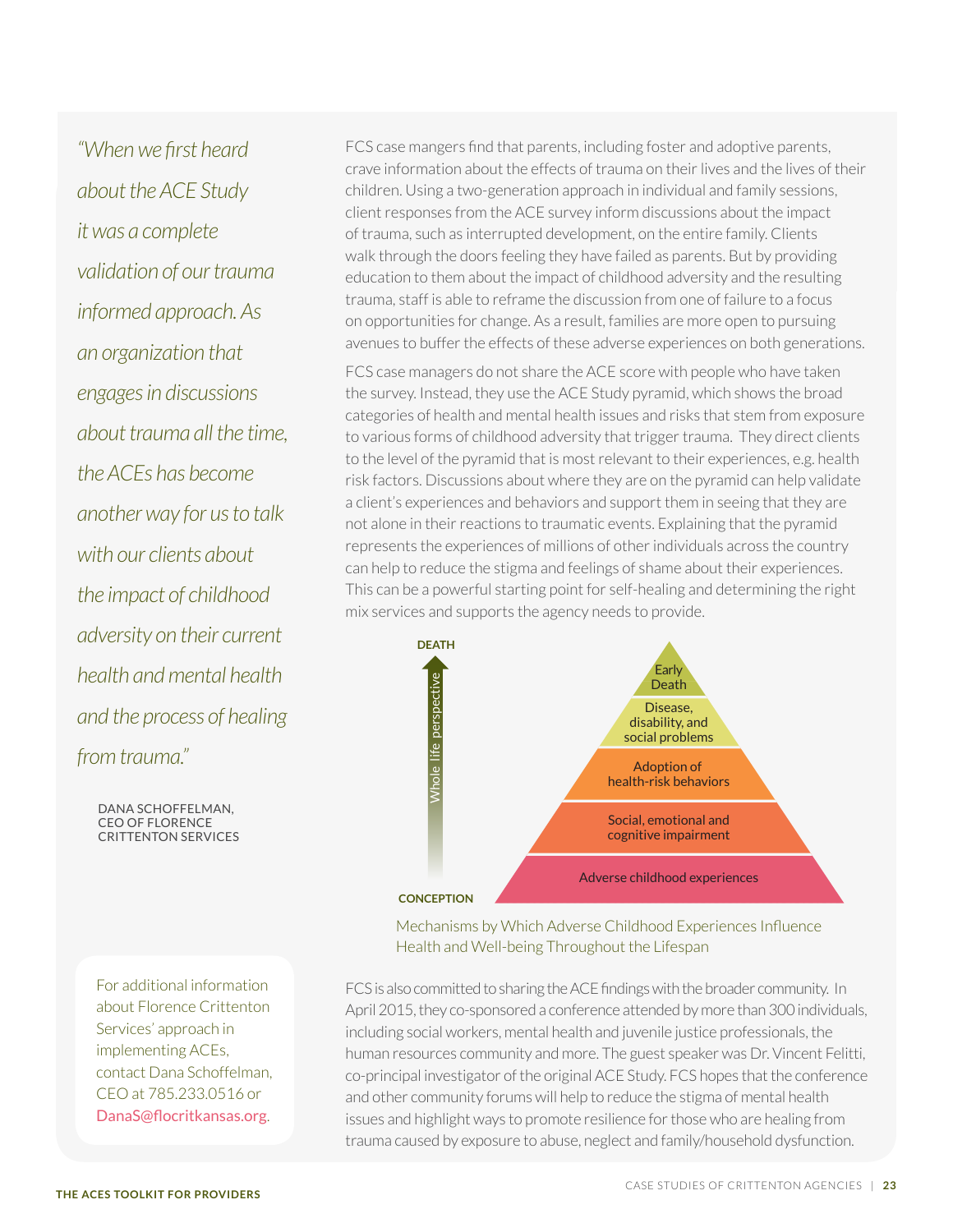## **Crittenton Services**

**WHEELING, WV**



*"It is part of our culture now, part of the fabric of our agency"*

> KATHY SZAFRAN, CEO OF CRITTENTON SERVICES

Crittenton Services, Inc. is a gender responsive and trauma-focused agency with a multi-generation focus on programs that enrich the health of families, including young mothers and their children. Based in Wheeling, West Virginia, Crittenton provides a continuum of services, including outpatient community mental health, intensive family based, and residential treatment services and is a licensed child-care provider. For a full description of how they support children and families in West Virginia, see [www.florencecrittenton.net/aboutUs](http://www.florencecrittenton.net/aboutUs).

For Crittenton Services, the decision to integrate the Adverse Childhood Experiences (ACE) survey into intake across their service delivery system has paid off in multiple ways. The ACE survey offers a simple way for clients to share information about childhood exposure to trauma with a simple "yes" or "no." It also serves as a tool to start conversations about the traumatic experiences that can trigger trauma and can form the foundation for treatment planning. "It is part of our culture now, part of the fabric of our agency," says Kathy Szafran, CEO of the agency.

The ACE survey is administered 1:1 with clients by Masters level clinicians in a private, comfortable setting, which may include their home, the community, or the therapists' office. Depending on the client's age, a mother, father, guardian or caregiver may be asked to complete the survey for the child. The survey is administered within 30 days of treatment, giving therapists the opportunity to form a relationship with the child and family.



Crittenton Services has found that the experience of taking the ACE survey is less traumatizing than taking the full trauma history that is required by the agency or its funding sources. Completing the survey first enables them to tailor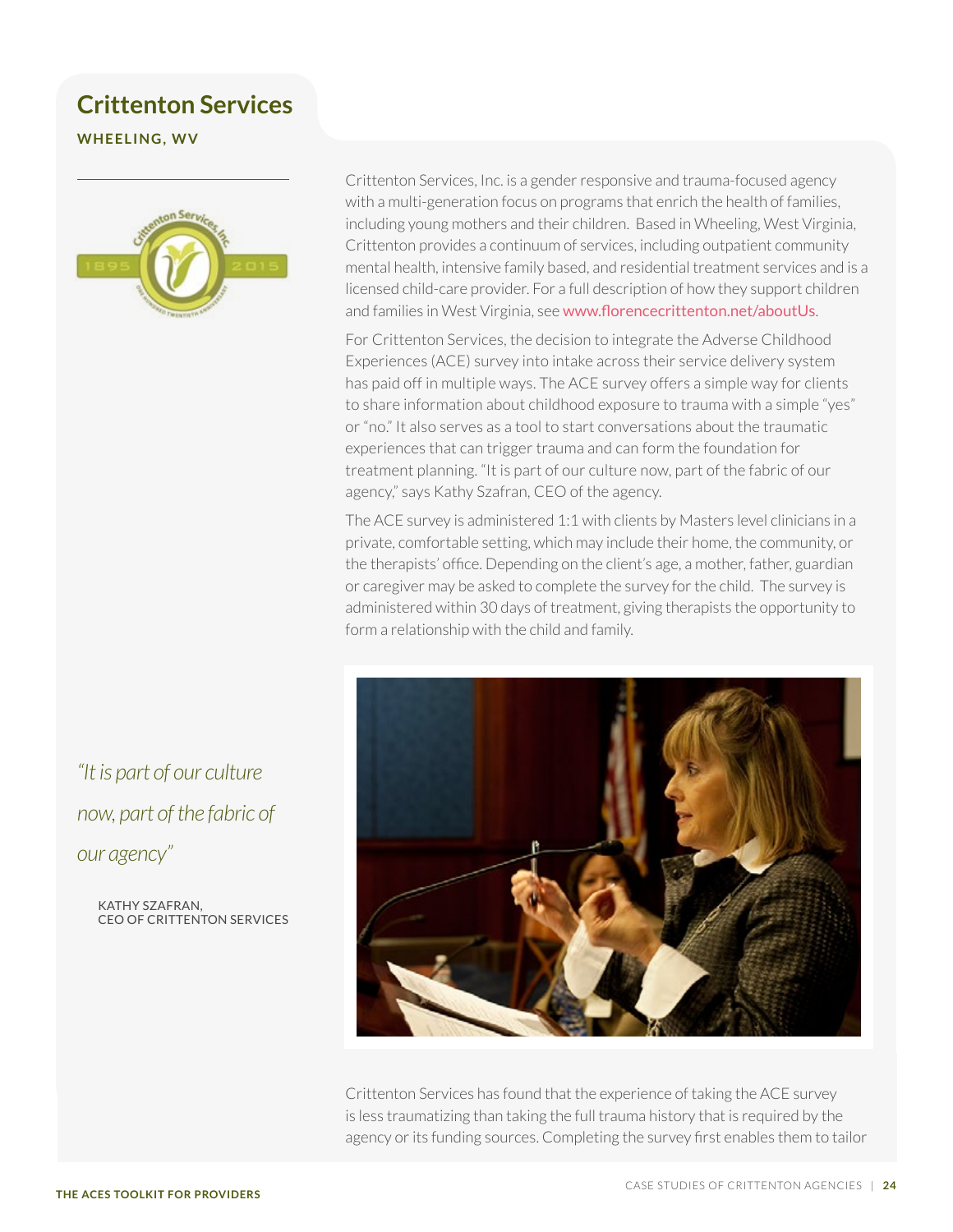the trauma assessments based on what they have learned from the survey. Therapists have observed that a significant number of clients don't see their experiences as being traumatic. Because the concepts of exposure to different forms of adversity are relatively easy to understand, it provides an opportunity to talk about individuals' reactions to adversity throughout treatment services. Moreover, it connects the dots between the experiences and how they may be contributing to their current physical and mental health needs and long term well being.

Prior to administering the ACE survey, Crittenton Services adopted the Attachment, Self-Regulation and Competency (ARC) framework as their treatment model. Crittenton knew that a majority of clients were living in generational poverty, and that there was a connection between poverty and trauma. Concerned that many of their clients were experiencing trauma but didn't fit specific categories of mental illness found in the Diagnostic and Statistical Manual of Mental Disorders (DSM), the ACE survey provided a way to take a snapshot of childhood adversity and the resulting trauma that complements other more clinical assessments they have in place. In short, they have found that ACE helps them to make more accurate diagnoses than can be determined by solely using the DSM and informs treatment planning along with other state and agency required assessments.

The use of the ACE has significant benefits for both therapists and families in improving the way supports and services are provided. For instance, when working with a 4 year old, staff learned through the administration of the ACE with her caregiver that she had an ACE score of 6, which is considered very high in terms of risk for future chronic disease and mental health issues. This young girl had been locked in the attic while her mother was doing drugs, physically abused by a relative, and more. Crittenton therapists say that the caregiver survey responses provided them with a much quicker understanding of the complex history of this young girl that allowed them to act in a targeted and intensive trauma focused manner to prioritize the creation of a healing environment. Based on the assessment process, Crittenton worked with the 4-year-old's caregiver to create a routine, structured, and caring environment that led to stability and a strong sense of safety.

In addition to supporting the effective assessment and treatment for individual clients and families, Crittenton Services has shared the agency's ACE data with local, state and federal policy makers. At the state level Crittenton has used the data, which demonstrates a very high ACE score throughout their service continuum, to advocate for a universal assessment process to assess trauma experiences across systems that serve children and families. The West Virginia Department of Health and Human Resources is currently in the process of developing such a tool that will be required for many of the individuals served by agencies such as Crittenton.

For additional information about Crittenton Services' approach in implementing ACEs, contact Kathy Szafran, CEO at (304) 242-7060 or [KSzafran@](mailto:KSzafran%40crittentonservices.com?subject=ACES%20Implementation) [crittentonservices.com](mailto:KSzafran%40crittentonservices.com?subject=ACES%20Implementation).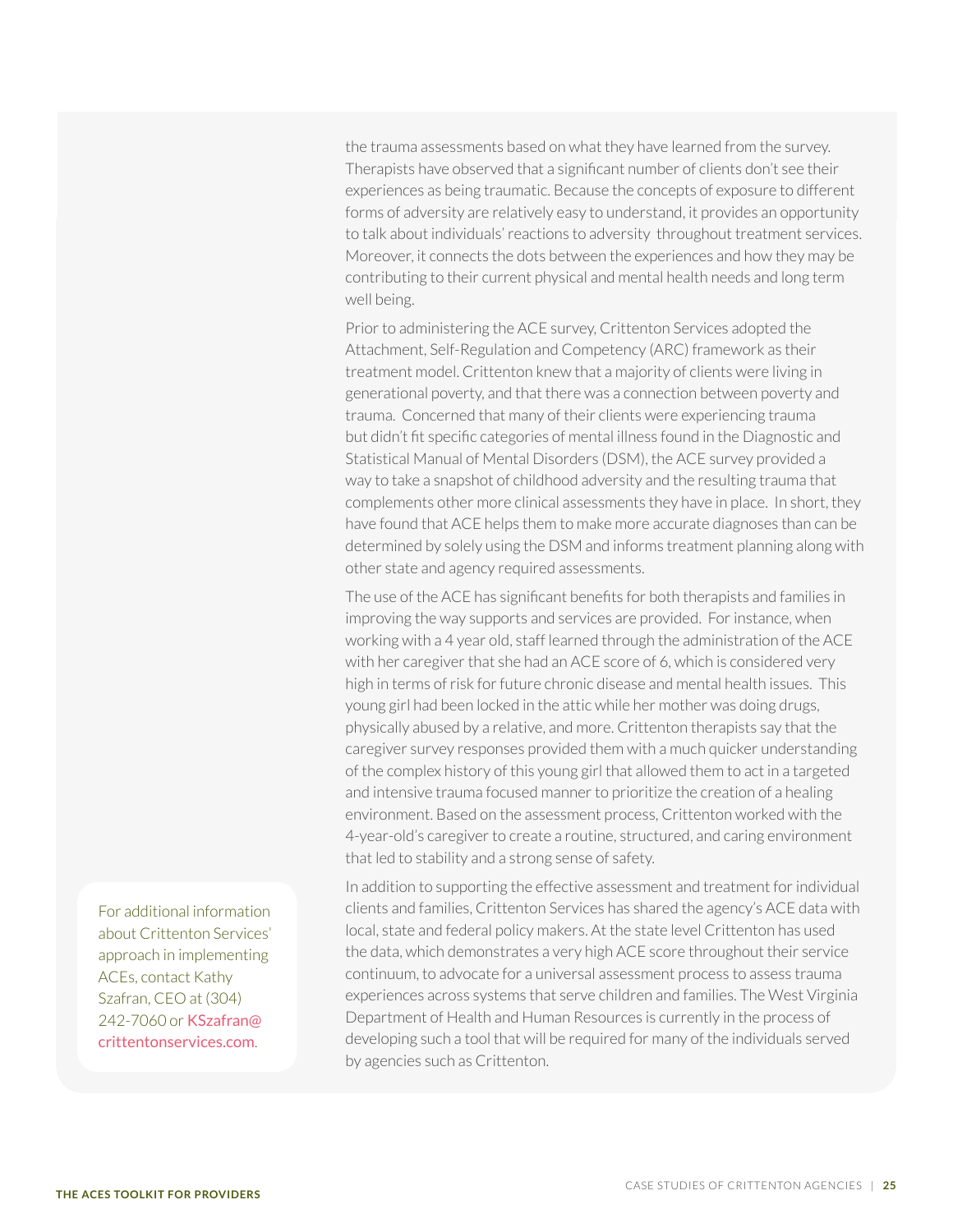## **Crittenton Services for Children and Families**

**SOUTHERN CA**



Crittenton Services for Children and Families (Crittenton SoCal) is headquartered in Fullerton, CA and provides a continuum of gender and culturally responsive, trauma informed and developmentally appropriate mental health, family preservation, and family reunification services to families in various settings, including residential treatment, alternatives to detention, shelter care, foster care and adoption, transitional living, and in their own homes. Learn more about Crittenton SoCal's programs and other work at <http://crittentonsocal.org/about-us/>.

The ACE questionnaire is being administered at Crittenton SoCal in combination with a full battery of assessment tools in their residential, community based and wraparound programs. The administration of the survey is conducted on a 1:1 basis and in a private setting whenever possible. Most importantly, the ACE administration takes place only after individuals have established a trusting relationship with their therapist in the event that any of the questions are difficult or traumatic for clients to answer. Despite this precaution, therapists have found that the majority of clients do not have any difficulty completing the questionnaire and exhibit little to no re-traumatization associated with taking the ACE. Therapists do not share ACE scores with their clients, but instead use it to guide their treatment planning.

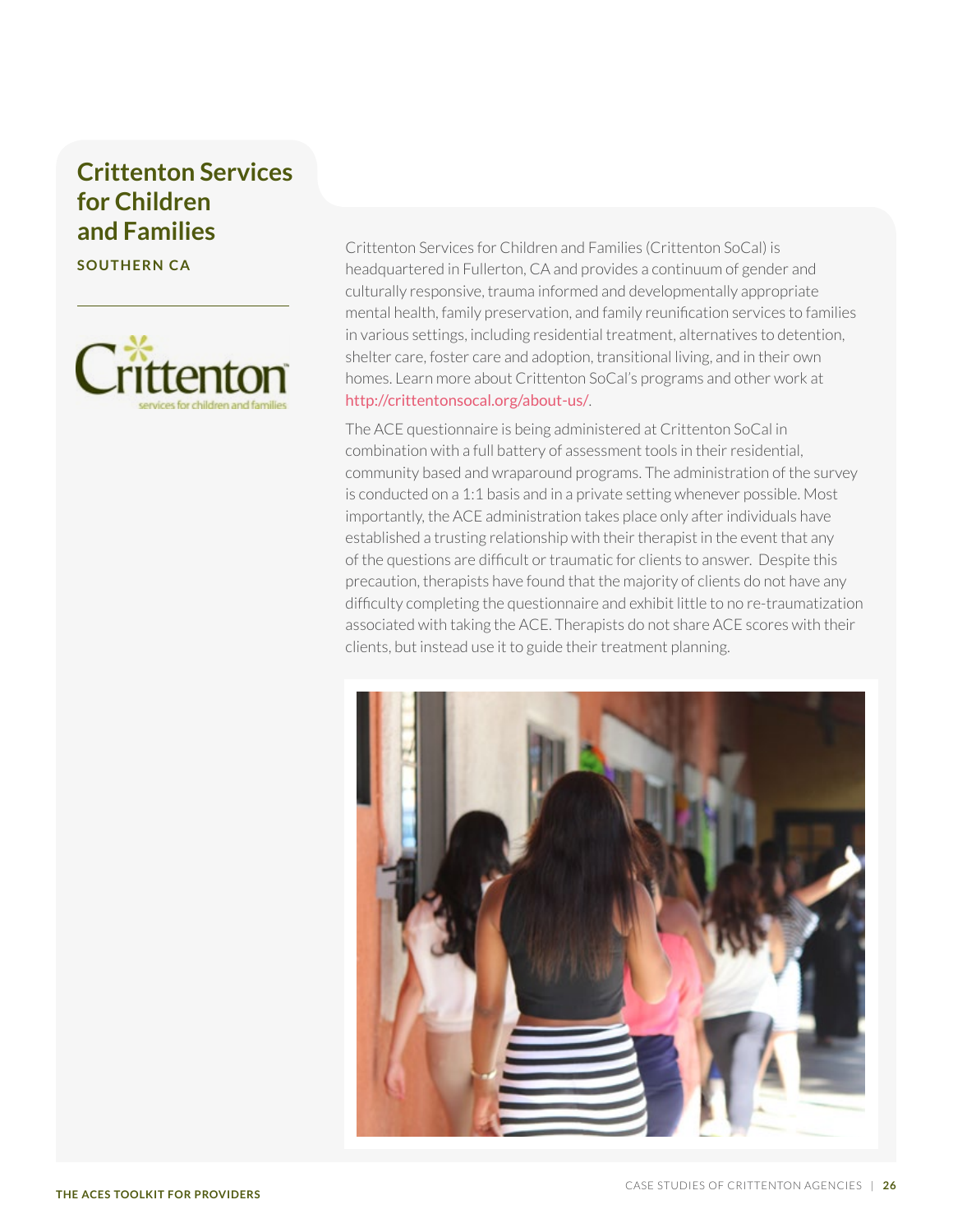*"ACE is a powerful tool to use with our community stakeholders. It can open a window to the effects of adversity and the impact of complex trauma so we can work with our partners more effectively to mitigate the lifelong negative consequences and support the increase of resiliency."* 

> JOYCE CAPELLE, CEO OF CRITTENTON SOCAL

For additional information about Crittenton Services for Children and Families' approach in implementing ACEs, contact Joyce Capelle, CEO at (714) 680-9000 or [jcapelle@](mailto:jcapelle%40crittentonsocal.org?subject=ACES%20Implementation) [crittentonsocal.org](mailto:jcapelle%40crittentonsocal.org?subject=ACES%20Implementation).

Crittenton SoCal staff has observed that responses to the ACE questions often do not match the client history provided by the referring organizations, particularly for girls. This "underreporting" of exposure to childhood adversity and trauma history may be caused by a number of factors, including:

- Normalization or minimization of adverse experiences such as abuse and neglect because clients have experienced them repeatedly throughout their lives and think it is "no big deal";
- Lack of awareness by clients that what they have experienced has actually caused them to be traumatized;
- Fear that if they acknowledge the incidents, such as neglect, addiction, or mental health issues in the home they won't be able to return to their family; and
- Young people who are consistently in and out of the juvenile justice and child welfare systems, are weary of the surveys and assessments they have to take, and have become savvy at pretending they are "ok."

Crittenton SoCal staff use the ACE survey results, along with other assessments, to create individualized treatment plans that address the unique experiences of each client. They also strategize with teachers and other adults who have consistent contact with the client so they can be more understanding and tolerant in addressing behaviors and learn strategies to support them. "ACE is a powerful tool to use with our community stakeholders," says Joyce Capelle, CEO of Crittenton SoCal. "It can open a window to the effects of adversity and the impact of complex trauma so we can work with our partners more effectively to mitigate the lifelong negative consequences and support the increase of resiliency."

Finally, Crittenton SoCal has educated the broader community and policy makers on the two or multiple generation implications of adverse childhood experiences on children and families. The simplicity of talking about complex trauma through the lens of an "ACE score" helps them to emphasize how a high ACE score can impact the brain of a child and prevent them from reaching critical developmental milestones. By talking about the impact of ACEs on child brain development and the negative neurological responses that children have to trauma, they can expose the reality of every day life for the youth with whom they work: both the challenge and the opportunity. Although committed to reducing the over-reliance on residential treatment, Crittenton believes that returning traumatized youth to their home or other community setting should occur with appropriate follow-up services to ensure ongoing support for their healing. Crittenton SoCal is committed to continuing to promote this dialogue to create a wider understanding and more compassionate response to the behavioral and emotional responses that young people exhibit because of the trauma in their families, schools and communities.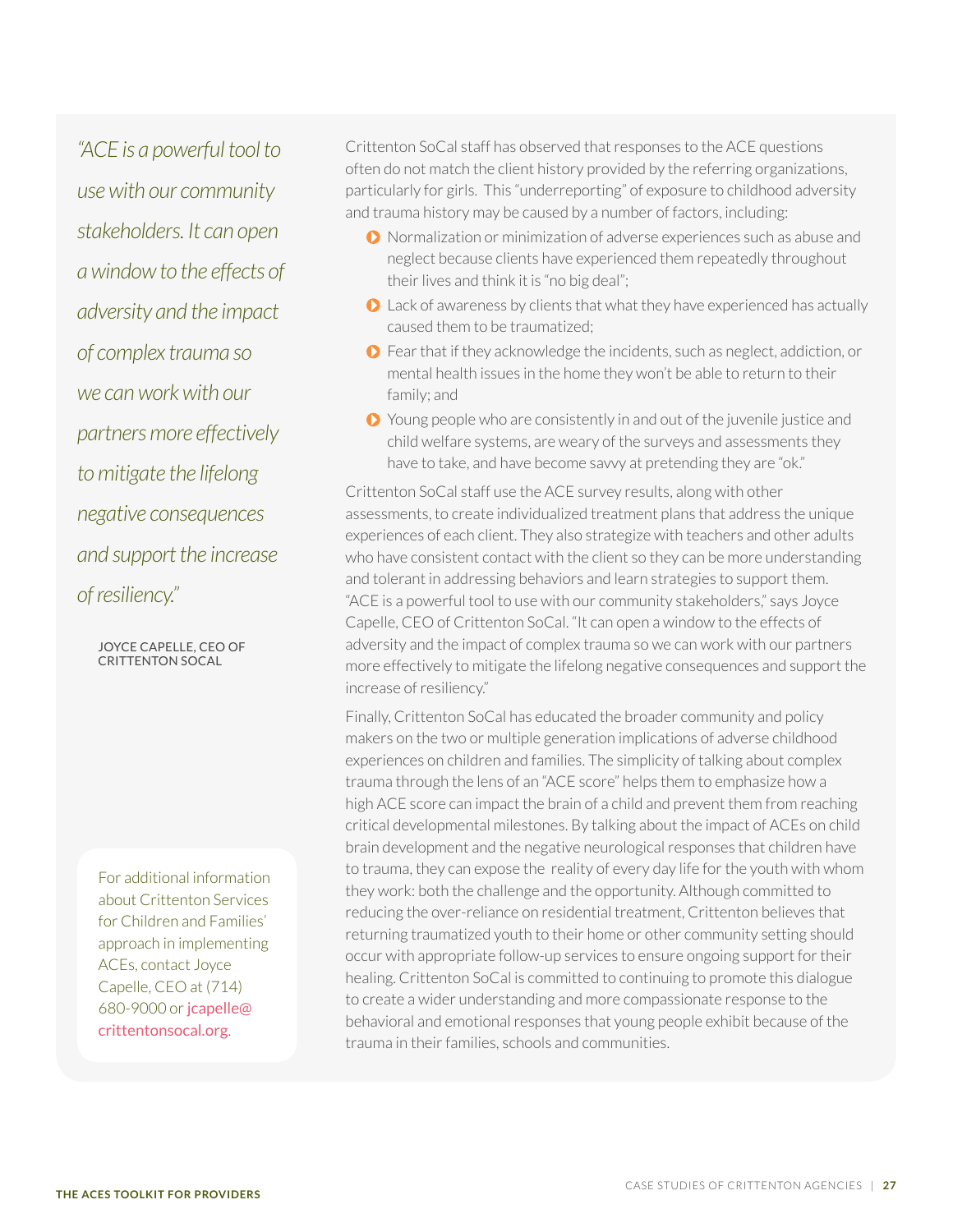# <span id="page-27-1"></span><span id="page-27-0"></span>**TESTIMONIALS**

## **BEYOND ACE:** MAKING A DIFFERENCE TWO-GENERATIONS AT A TIME

Cassaundra, Katie, Lisette, and Tanya are all women who received services from Crittenton agencies at some point in their lives. Each learned about and took the ACE Questionnaire long after leaving the agencies. This is just a sampling of the thousands of women who have found how empowering it is to take the ACE survey, learn about the broader research that links high ACE

scores to poor outcomes, and become educated about how the trauma and healing process is manifested in their daily lives. Additionally, young parents find that learning about ACE helps motivate them to break the destructive cycles of exposure to childhood adversity to ensure that their children's experiences are different from theirs.



**Cassaundra TENNESSEE**

#### *"The ACE information proved to me that I am a survivor and not a damaged person full of blame and shame."*

My journey in life began in April of 1983. I was born into a family with two older brothers and later would come two younger sisters. We all had different fathers and we were born to a mother who was addicted to drugs and alcohol. We lived a daily routine of physical, emotional and sexual abuse and unimaginable neglect and often found ourselves with no food to eat. Eventually, we ended up separated and bouncing back and forth between our mother, group homes and foster families.

At 11 years old, I was drinking, taking drugs and driving illegally and it is not an understatement to say my life was not important to me. In the end, through the love of my foster parents and the support provided through the Florence Crittenton agency, I began to heal, graduated from high school, and bought my first house when I was 22 years old. I looked back on my life and realized that without my experiences throughout childhood, I wouldn't be the person that I am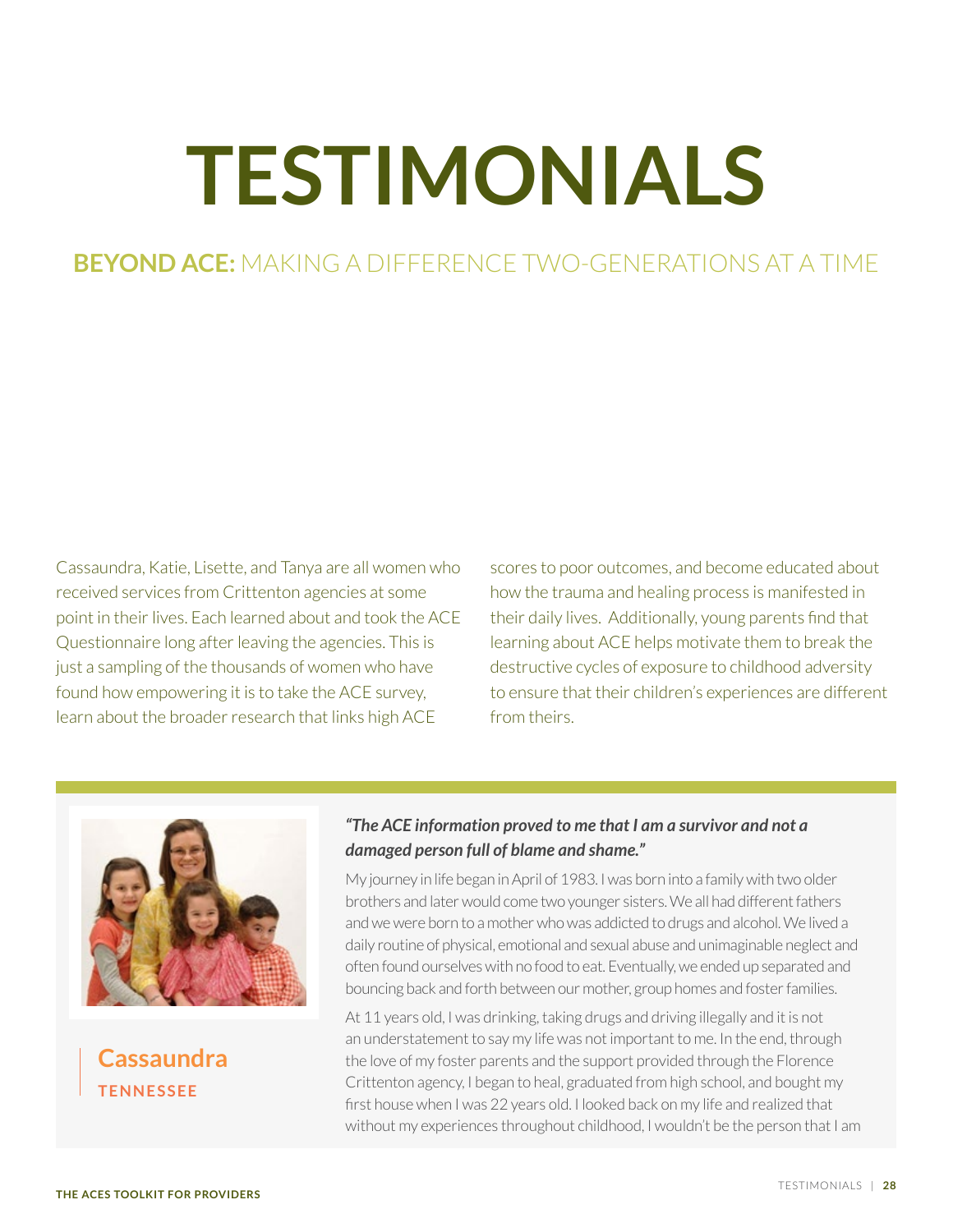today. Still, I continued to try to understand why my siblings and I responded to life the way that we do – through a lens of chaos and insecurity. Even though I had come a long way, I had a sense that something was missing, and that I still couldn't put all the pieces together. As a mother, my desire for answers intensified.

Then, I was presented with ACE. After learning about the study, completing the questionnaire and seeing my score I knew that these were the answers I had been looking for. Now, knowing my score and the risk factors that are associated with it, it's easier for me to accept the ways that I respond to the world and to modify or control my responses. Today, I feel like I have the tools needed to move forward in my life and the ability to educate others on the ACE study. Where I am in my life and the person I have become makes sense in the context of my life experiences and my score. The ACE information proved to me that I am a survivor and not a damaged person full of blame and shame. Most importantly, I know it is in my power to take actions to protect my children from exposure to adverse experiences – I can stop the cycle that is my family legacy. Without a doubt, the ACE study has saved my life.



## **Katie NORTH CAROLINA**

#### *"Finding out my ACE score was impactful because I shouldn't be here; the odds were stacked against me before I reached adulthood."*

Coming from a home that was dysfunctional and marked with extreme poverty, I had no positive parenting tools or role models and I was terrified of what kind of parent I would be. I can tell you forthrightly that I have made many mistakes in parenting my three sons. Over the course of the 14 years I have been parenting, I have grown tremendously and my sons have borne those growing pains as much as I have. I cannot accurately convey to anyone who hasn't been in a similar situation how most of those years were so focused on simply surviving that I had nothing left with which to thrive. And yet, I persevered and knew that my life stands for something and has such value that no one and nothing can keep me from my destiny.

Upon learning about the ACE study, I was intrigued to learn that there is a simple diagnostic tool being used to effectively gauge exposure to categories of childhood adversity that lead to trauma – all suffered before the age of 18. The research made intuitive sense to me: the higher the ACE score, the greater the risk of suffering a host of poor outcomes and ailments: under-education and under-employment, chronic disease, addiction, emotional impairment, exposure to violence, and much more. I was blown away to be a 9 out of 10 on the ACE survey. The only category that didn't apply, thankfully, was having an incarcerated parent.

I was also reminded that trauma is complex and varied and we all work through and heal differently. Finding out my ACE score was impactful because I realized that the odds are against me being here; the odds were stacked against me before I reached adulthood. Certainly, the chances of achieving my childhood dream of becoming a lawyer were nearly none, and yet I graduated from law school with my sons by my side in 2013. I am one of the lucky ones. This has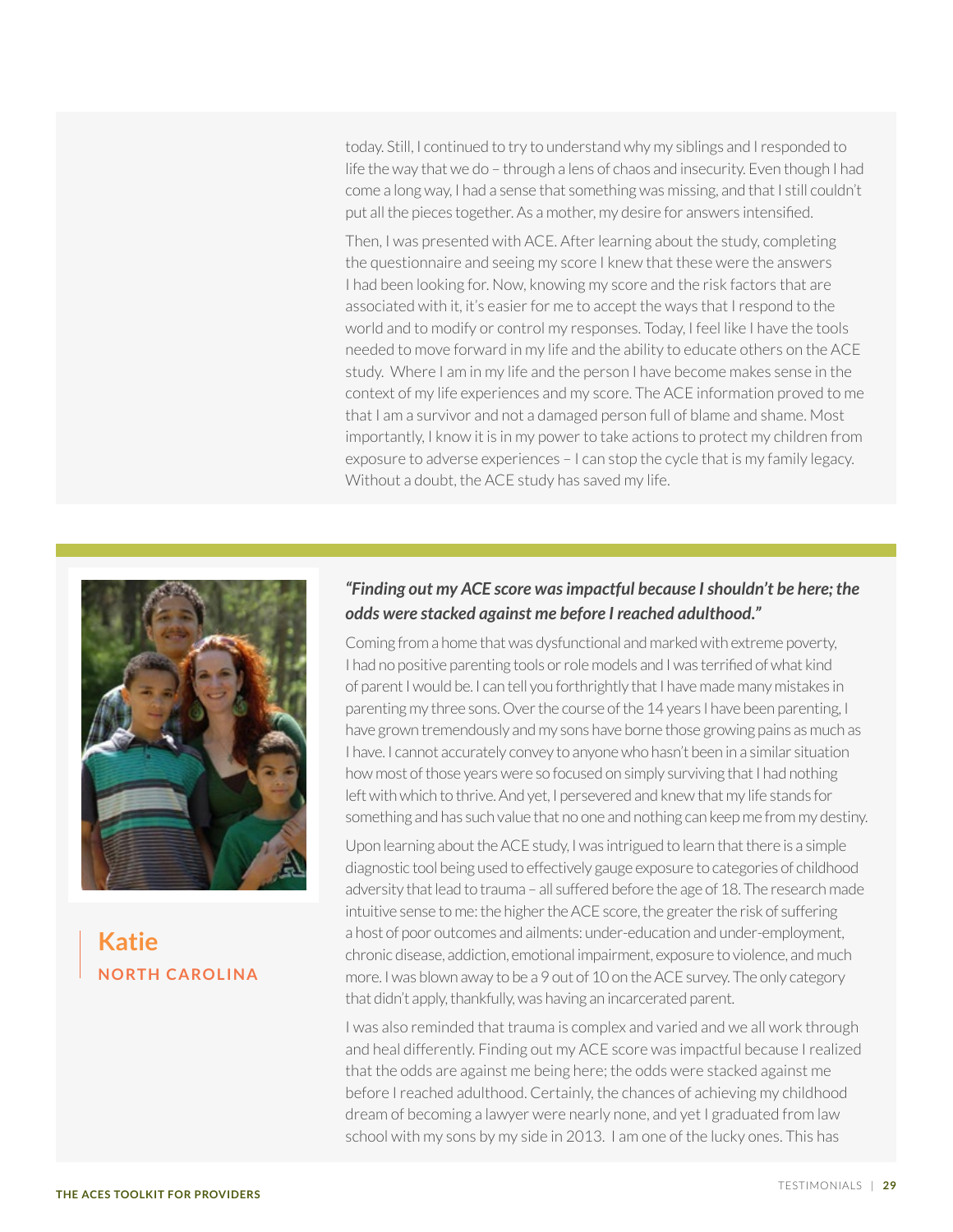made me hugely curious to better understand how some of us channel our trauma as a catalyst for beating the odds while others become the odds.

I have apologized to my sons and have asked for their compassion and forgiveness. Harder still is forgiving myself and acknowledging that inside this 35 year old body still resides the little girl who was exposed to things she had no control over and no protection from. My journey is relating my story to that of my sons – of seeing the parallels that I have created and of healing myself so they too can heal. This is what keeps me going – when they are 18, I don't want their score to be a "9."



## **Lisette MARYLAND**

#### *"I'm proud that I can see a difference in the ACE scores for my children."*

I am the first generation in my family to be born in the United States. My mother came to the United States in 1983, and I was born in 1986. Settling in a new country is a challenge even when you have all the resources needed for a smooth transition. For us it was a difficult process and there was a lot dysfunction in our home. When I became pregnant at age 15 and lost the trust of my family, I felt I had become invisible to society and they no longer saw a girl with potential. I was a straight "A" student and then all of the sudden I was only a statistic of a soon to be high school dropout.

I condemned myself to be at the side of an abusive man who constantly gave me everything I did not deserve: domestic violence, loneliness, and fear. I no longer believed in me. I no longer had goals, not even when my little girl arrived did I think I could be a good mommy to her. But it only takes one person to believe. Luckily for me one person grew to be many and while my journey to selfempowerment and confidence has not always been easy – I am living proof that it's worth the work.

I was excited to learn more about what the ACE survey would reveal to me and to anyone who has experienced some kind of adversity and is working to heal from trauma. I was blown away to learn how certain experiences have such an impact on one's life. It was a little hard reading the questionnaire and having to re-live some of the experiences that had in some way shaped me. But, it made me realize how far I've come, and was also an eye opener as to why I felt and experienced some of the things I had lived through.

I want to say I was surprised to see how high my score was, but knowing that there were still some things in my life that hadn't been worked on, the score made it real and helped me acknowledge I was on a journey of healing. It also made me feel proud that my children haven't lived through some of the experiences that I have lived through and that there is a difference between the scores of my oldest child and the younger child – because I am now taking steps to improve their lives.

Today, I am happily married, a homeowner and on my way to getting my Masters Degree. Some people would say that a woman like me is an exception to the rule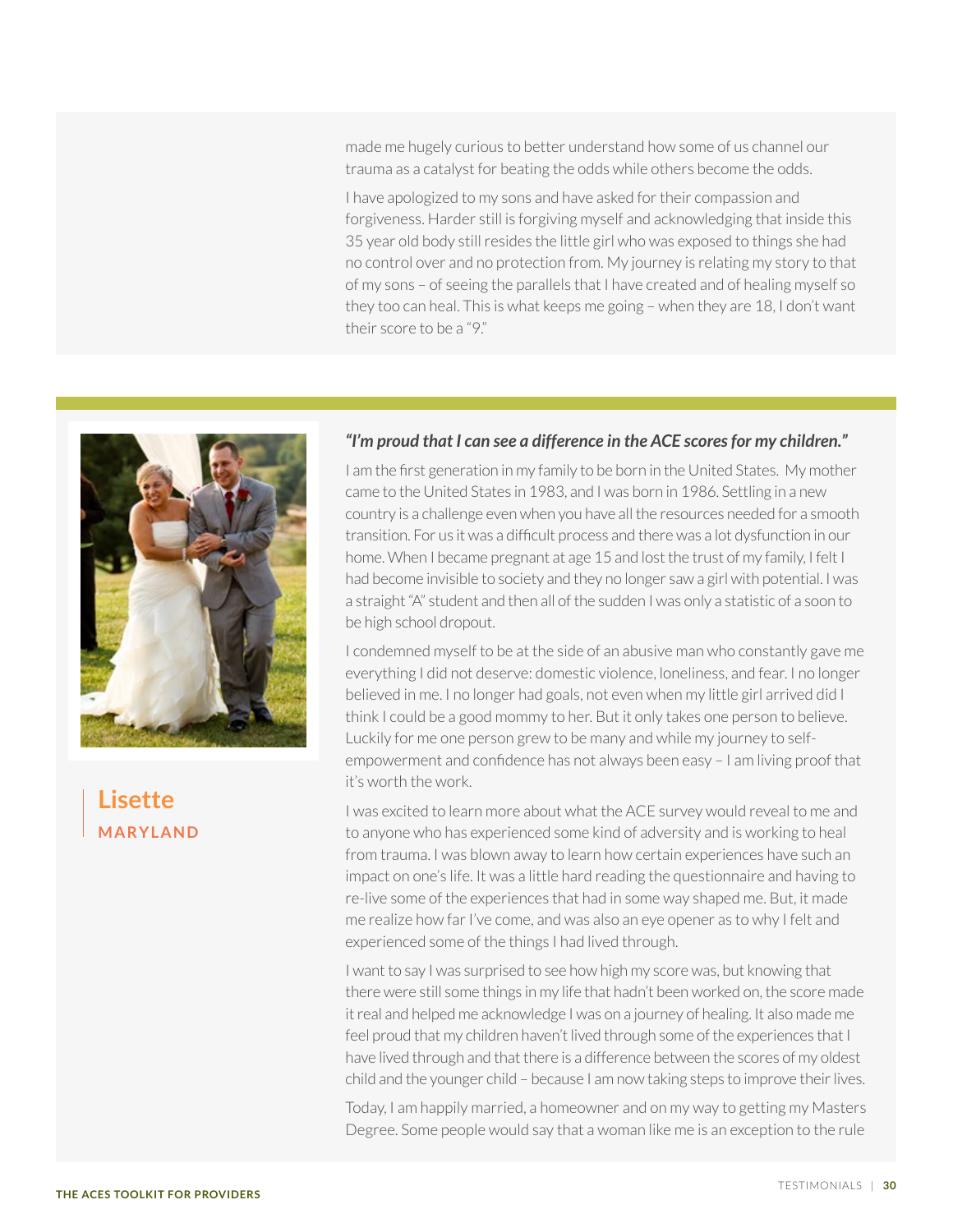because I survived and succeeded. But I would tell them that I am not, because there are millions of young women with high ACE scores like me, just waiting (even though they don't know it) for the insight that information like the ACE study can provide to deepen their understanding of themselves.



**Tanya SOUTH CAROLINA**

#### *"Before taking the ACE, I had never seen the things that I experienced at home during my childhood in a survey before. It was actually a relief to know that even people with money have high ACE scores."*

I was only 14 years old as I stood before the judge, but I was already accustomed to running away to escape the abuse that I lived with every day. It wasn't only my mother's physical abuse that caused me to flee. My childhood was taken when I was six. Stolen, not by a thief in the night, but by goblins masquerading as men. Looking at me on the sly. Knowing that I should be forbidden, but excusing all reason and taking my body anyway. The only thing that I felt gave me power was my ability to physically move my body and run away. But I ended up getting arrested for running away and spent a week in detention while waiting for someone to represent me. I was trying to escape the abuse and violence in my home and ended up be re-traumatized by the experience – handcuffed, shackled and strip-searched at 14. I was being punished for trying to stand up for myself.

More than two decades later my healing process continues. Today, through my work as an advocate working with young women I know that my experience continues to repeat itself around the country. Yet, I see a glimmer of hope now. Some of that hope comes from increased research and information that helps explain the behaviors, emotions and reactions of children and youth to the experiences we survived as children. The ACE Study is part of the body of knowledge that can bring secrets into the light.

I had never seen the things that I experienced at home during my childhood in a survey before. I was used to doing different personality type questionnaires so I was used to answering questions about myself, but to answer questions specific to the experiences that gave birth to my trauma was sobering and eye opening. I suspected before answering the questions that my score was pretty high. So there was no real surprise there.

For many years, prior to learning of the ACE study, I felt as if I was fighting a losing battle. I simply mean that I did not think that I would ever get out of my own way by letting go of self-sabotage so that my life could be better. I know now that the "self-sabotage" was actually a normal reaction to the abuse I experienced. While I keep working on stopping it, I now know that it is not my fault. The ACE information has given me insight – I now know that I sometimes revert to my childhood protective gear in my adult life, because I'm still learning to trust that there is an adult (me) that can take care of herself.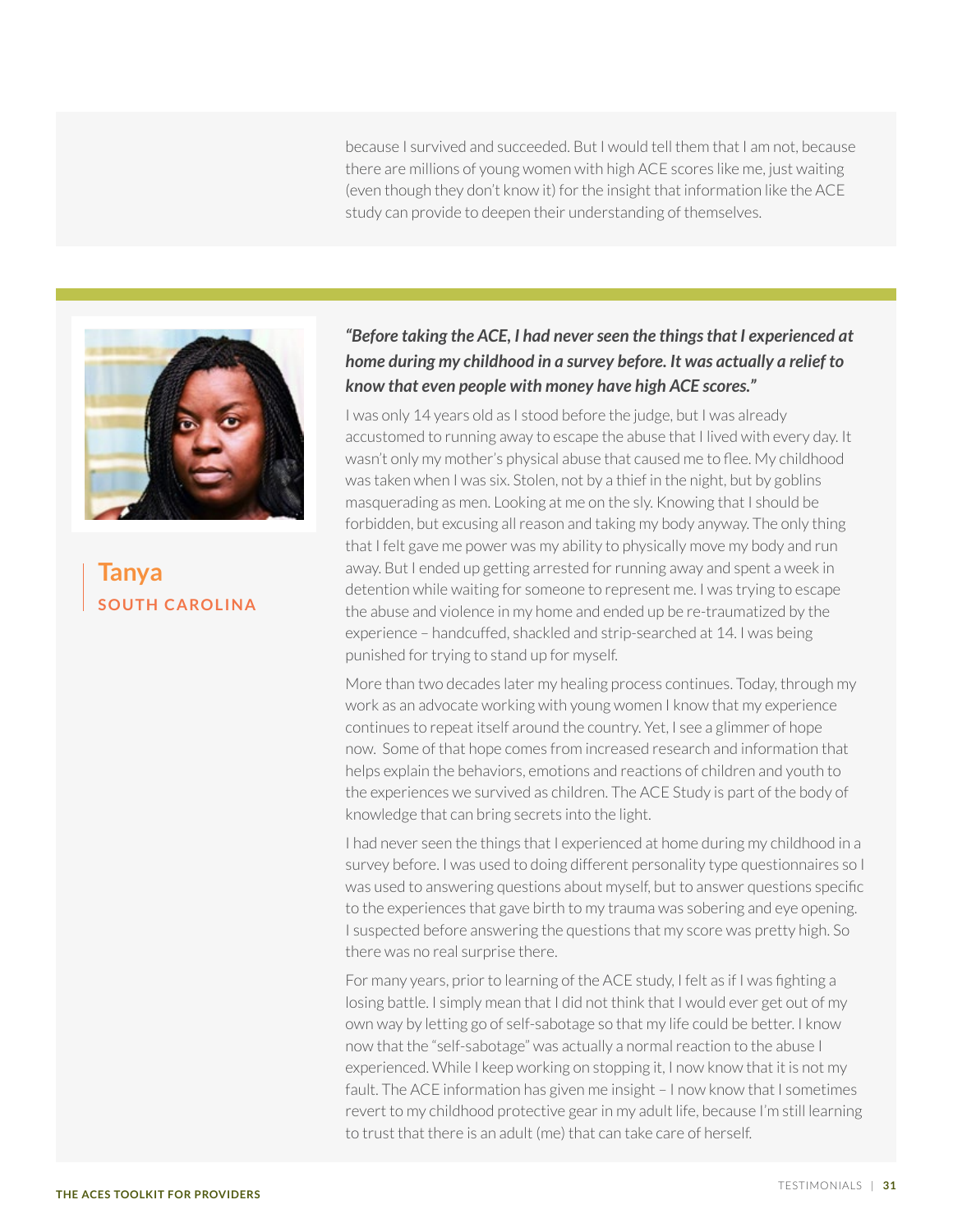## <span id="page-31-1"></span><span id="page-31-0"></span>**KEY RESOURCES**  ON ADVERSE CHILDHO EXPERIENCES (ACES)

## **RESOURCES FROM THE NATIONAL CRITTENTON FOUNDATION**

#### **Summary of Results: Crittenton Adverse Childhood Experiences (ACE) Pilot – Young Mothers (2012)**

Summarizes the results of Crittenton's pilot data collection effort in 2012 with a specific focus on ACEs for young mothers.

[http://www.nationalcrittenton.org/wp-content/](http://www.nationalcrittenton.org/wp-content/uploads/2015/03/ACEresults.pdf) [uploads/2015/03/ACEresults.pdf](http://www.nationalcrittenton.org/wp-content/uploads/2015/03/ACEresults.pdf)

#### **Summary of Results: Crittenton Adverse Childhood Experiences (ACE) Pilot – Girls in the Juvenile Justice System (2013)**

Summarizes the results of Crittenton's pilot data collection effort in 2012 with a specific focus on ACEs for girls and young women involved in the juvenile justice system.

[http://www.nationalcrittenton.org/wp-content/](http://www.nationalcrittenton.org/wp-content/uploads/2015/03/ACEresults.JJ_.pdf) [uploads/2015/03/ACEresults.JJ\\_.pdf](http://www.nationalcrittenton.org/wp-content/uploads/2015/03/ACEresults.JJ_.pdf)

#### **Summary of Results: Crittenton Adverse Childhood Experiences (ACE) Pilot – All Clients (2012)**

Summarizes the purpose of and results of the Crittenton ACE pilot data collection effort in 2012, with a specific focus on ACEs for individuals in residential service settings.

[http://www.nationalcrittenton.org/wp-content/](http://www.nationalcrittenton.org/wp-content/uploads/2015/03/3.25ACEsummaryRES.pdf) [uploads/2015/03/3.25ACEsummaryRES.pdf](http://www.nationalcrittenton.org/wp-content/uploads/2015/03/3.25ACEsummaryRES.pdf)

## **WEBSITES**

#### **ACES Too High**

Comprehensive website on the science of ACEs and how non profit organizations, government agencies and communities are implementing trauma informed programs and practices based on the research.

#### <http://acestoohigh.com>

#### **ACEs Connection**

A social network aimed at accelerating a global movement toward recognizing the impact of adverse childhood experiences in shaping adult behavior and health, and reforming communities and institutions to help heal and develop resilience.

<http://www.acesconnection.com>

#### **Centers for Disease Control and Prevention Website on the ACE Study**

Includes information about and links to the original ACE Study, as well as new information and resources about ACEs and how the research is being applied.

[http://www.cdc.gov/violenceprevention/acestudy/](http://www.cdc.gov/violenceprevention/acestudy/%20)